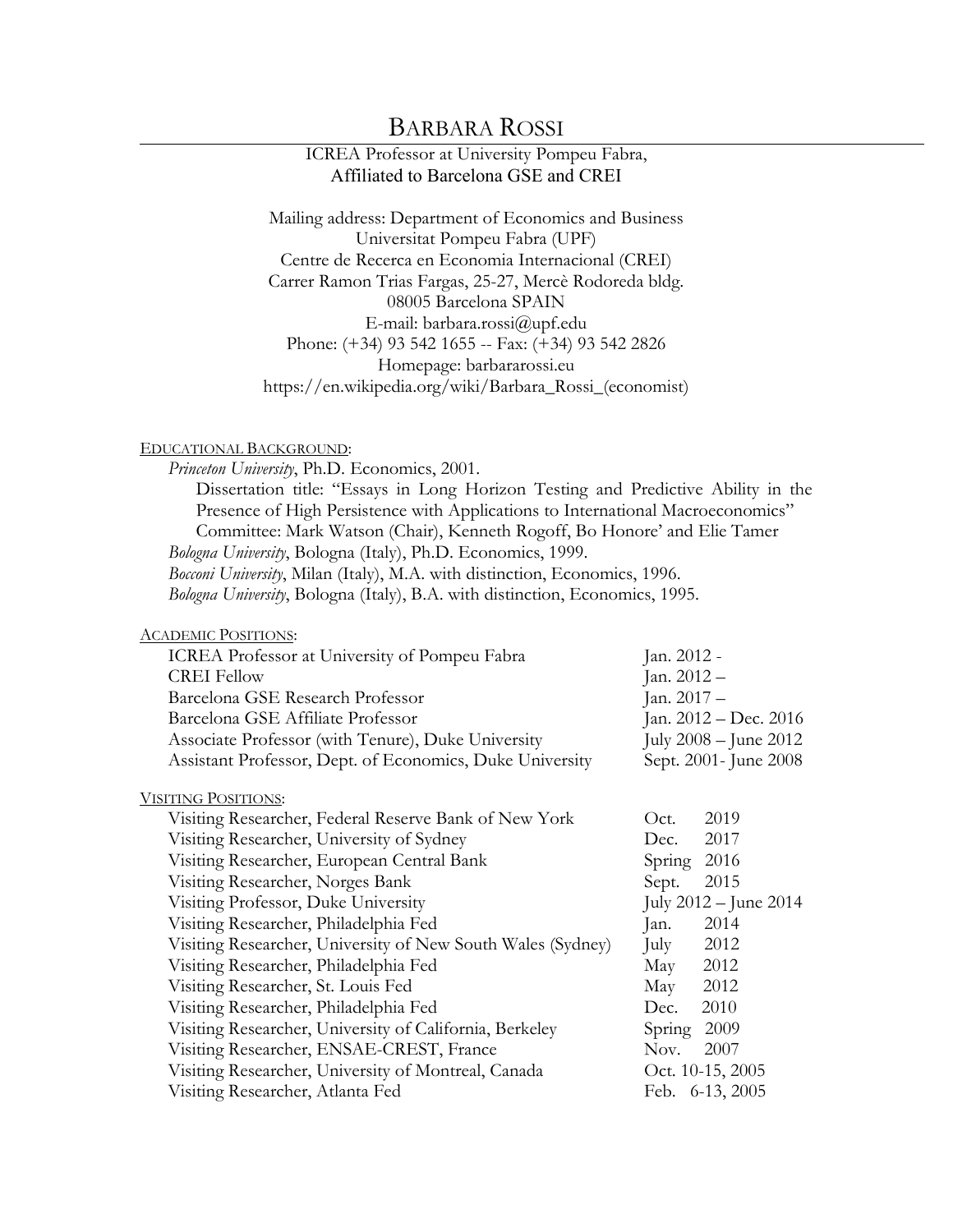| Visiting Researcher, Dept. of Economics, Concordia University<br>May   | 2004      |  |
|------------------------------------------------------------------------|-----------|--|
| <b>OTHER PROFESSIONAL AFFILIATIONS:</b>                                |           |  |
| Editor, Journal of Applied Econometrics                                | $2015 -$  |  |
| Co-editor, International Journal of Central Banking                    | 2017-2019 |  |
| Founding Fellow, International Association of Applied Econometrics     | $2017 -$  |  |
| Fellow, Econometric Society                                            | 2019-     |  |
| Fellow, European Economic Association                                  | $2017 -$  |  |
| Chair of the Scientific Committee of the Euro Area Business Cycle      |           |  |
| Network                                                                | 2020-2023 |  |
| Member of the Council of the European Economic Association             | 2017-2021 |  |
| Fellow, European Economic Association                                  | 2017-     |  |
| Vice Chair of the Scientific Committee of the Euro Area Business Cycle |           |  |
| <b>Network</b>                                                         | 2017-2019 |  |
| Research Affiliate, City University of Hong Kong                       | $2017 -$  |  |
| European Standing Committee of the Econometric Society, Member         | 2015-2018 |  |
| EC <sup>2</sup> Standing Committee                                     | $2014 -$  |  |
| Associate Editor, Quantitative Economics                               | 2013-2017 |  |
| International Association for Applied Econometrics, Director           | $2013-$   |  |
| CEPR Business Cycle Dating Committee Member                            | 2012-2018 |  |
| Research Fellow, Centre for Applied Financial Economics, USC           | 2012-     |  |
| Associate Editor, Journal of Applied Econometrics                      | 2009-2014 |  |
| Associate Editor, Journal of Economic Dynamics and Control             | 2008-2014 |  |
| <b>CEPR Fellow</b>                                                     | 2008-2020 |  |
| Associate Editor, Journal of Business and Economic Statistics          | 2008-2013 |  |
| CEBRA Inflation Advisory Council (Fed. Reserve Bank of Cleveland)      | 2020-     |  |
| Real-time Economics Conference Committee Member                        | $2021 -$  |  |
| European Regional Standing Committee, Econometric Society              | 2022-     |  |

Visiting Researcher, Department of Economics, UCSD Fall 2004

# FIELDS OF INTEREST:

Time Series Econometrics, Applied International Finance and Macroeconomics, Macroeconometrics, Forecasting.

# FELLOWSHIPS, GRANTS, HONORS AND AWARDS:

- Speaker, *Marleau Lecture Series*, University of Ottawa (Canada), 2022.
- Keynote speaker, 6th *Financial Markets and Non-Linear Dynamics Workshop 2022* (Paris)
- Keynote speaker, *2021 Workshop on Empirical Monetary Economics* (Paris)
- 8<sup>th</sup> Nankervis Memorial Keynote Lecture, 2021 *ECMFE workshop* (Essex University)

• Keynote speaker, Conference on Real-Time Data Analysis, Methods and Applications (Banque de France, 2021)

- Keynote Speaker, 2021 *Orebro Financial Econometrics Workshop* (Virtual, Sweden)
- *Econometric Society Fellow*, since 2019
- Invited Speaker, 2021 *European Meetings of the Econometric Society* (Virtual)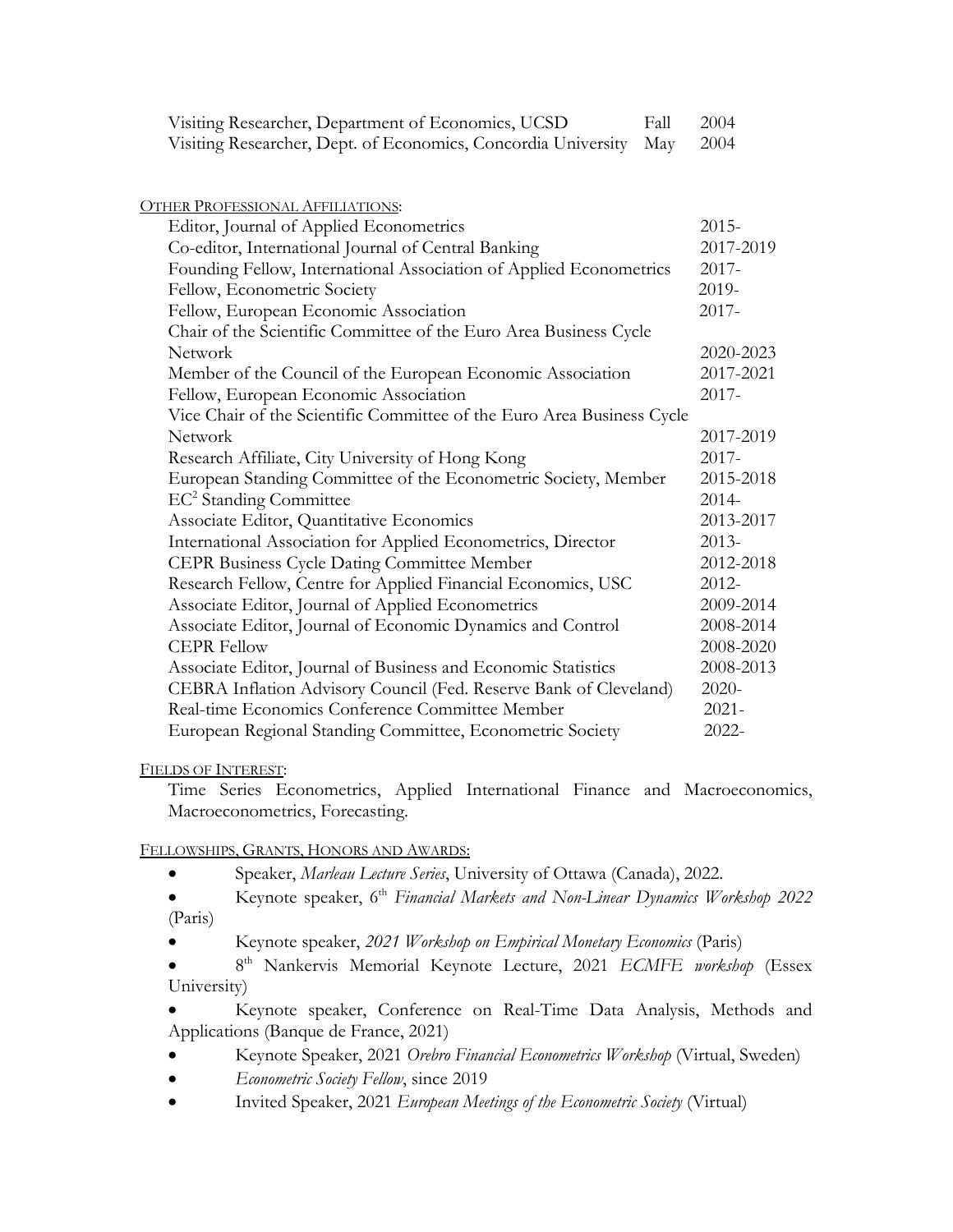• Keynote speaker, *2021 Workshop on Macroeconomic Research* (Cracow, Poland)

• Keynote speaker, *2021 Third Conference on European Studies* (U. Milano-Bicocca, LSE, European Commission, ETH Zurich, Italy)

• Invited Speaker, 2021 *North American Meeting of the Econometric Society* (Virtual, Montreal, Canada)

• Keynote Speaker, 2021 *Padova Macro Talks* (Virtual, Padova, Italy)

• Keynote Speaker, 2020 *European System of Central Banks* (Bundesbank, Germany)

• Keynote Speaker, *CefES Conference*, Milan (Italy), 2020 (postponed due to COVID-19)

• Keynote Speaker, 2020 *Workshop on Macroeconomic and Financial Time Series Analysis* (Lancaster University, UK) (postponed due to COVID-19)

• Keynote Speaker, *EcoMod Conference*, Milan (Italy), 2020 (postponed due to COVID-19)

• Keynote Speaker, 2020 *CIRET Conference* (Poland) (postponed due to COVID-19)

• Barcelona GSE-La Caixa Research Grant, 2019-2020

• Keynote Speaker, 2019 *Big Data and Economic Forecasting Workshop* (Ispra)

• Keynote Speaker, 2019 *INFER Conference, Vrije Universiteit Brussel and National Bank of Belgium*, Brussel (Belgium)

• Keynote Speaker, 2019 *EC2 Conference*, Oxford (UK)

• Keynote Speaker, 2019 *Society for Nonlinear Dynamics and Econometrics Conference* (Dallas)

• Keynote Speaker, 2019 *Workshop on Empirical Macroeconomics*, Bank of Finland

• Invited Speaker, 2018 *Advances in Applied Macro-Finance Conference,* Istanbul (Turkey)

• Invited Speaker, *XXIII Latin American and Caribbean Economic Association (LACEA) and Latin American Meeting of the Econometric Society (LAMES)*, November 2018

• Invited Speaker, 2018 *Asian Meetings of the Econometrics Society* (Seoul, Korea)

• Invited Speaker, Econometrics Journal Session, 2018 *Royal Economic Society Annual Conference* (Brighton, UK)

• *International Association of Applied Econometrics Fellow*, since 2017

• Invited Speaker, *5th Macroeconometrics Workshop*, University of Sydney (Australia), November 2017

• Invited Speaker, 2017 *Heidelberg Summer School Lectures* (Germany)

• Invited Speaker, *Midwest Econometrics Group Conference*, Texas A&M (USA), October 2017

• Invited Speaker, *German Statistical Society Annual Meeting*, Rostock (Germany), September 2017

• Outstanding Paper Award, *International Journal of Forecasting* 2017

• Keynote Speaker, *22nd Spring Meeting of Young Economists*, Halle (Germany), March 2017

• Spanish Business Cycle Committee Invited Lecture, *Symposium of the Spanish Economic Association* (Bilbao), December 2016

• Keynote Speaker, *NBP Workshop in Forecasting*, Warsaw, November 2016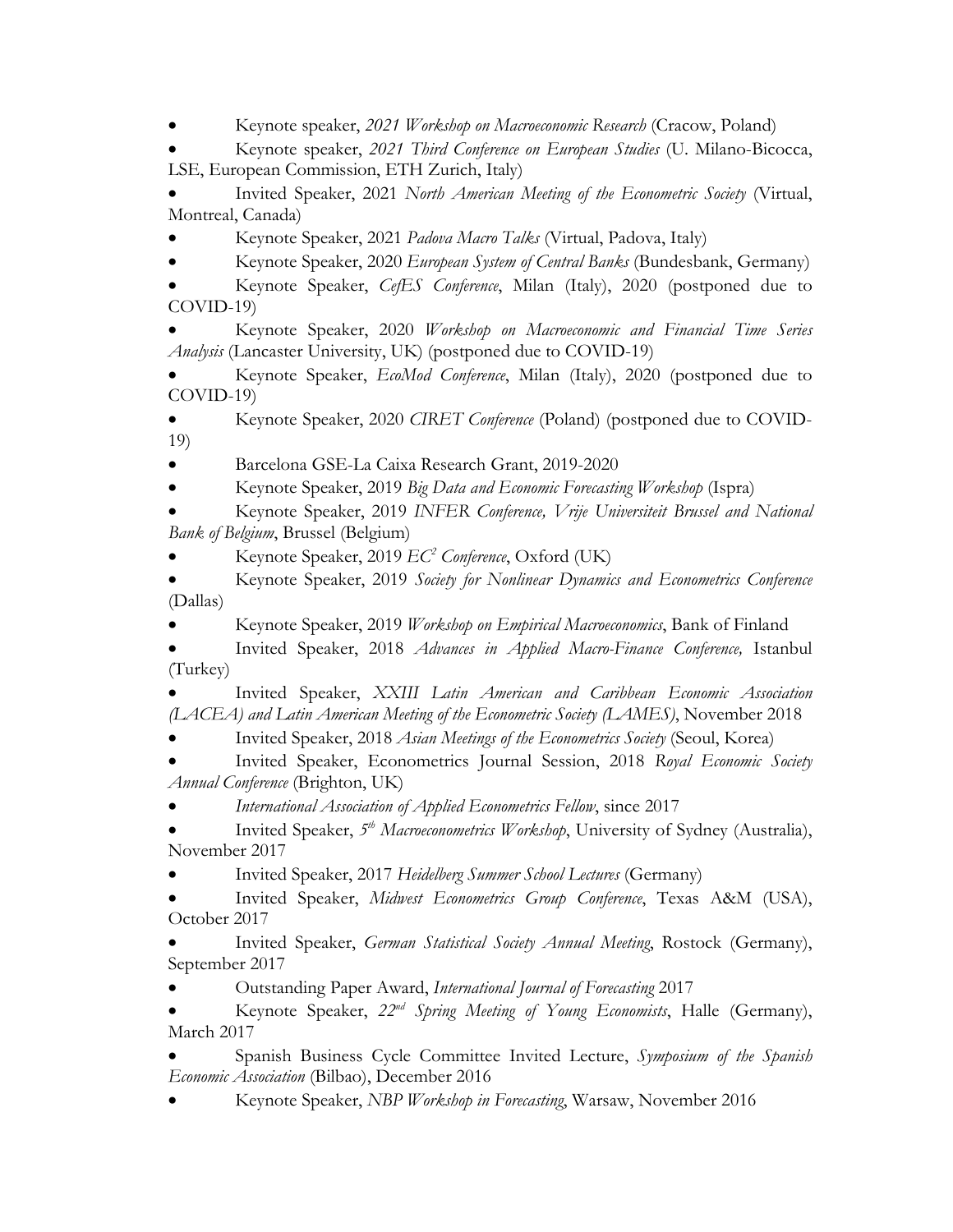• BBVA Grant, 2016-2018

• Duisemberg Fellow, *European Central Bank*, 2016

• Invited Speaker, *Bristol Econometrics Study Group*, Bristol (U.K.), July 2016

• Invited Speaker, *The Impact of Uncertainty Shocks on the Global Economy*, Banque de France and UCL (U.K.), May 2016

• Keynote Speaker, *Fourth International Symposium in Computational Economics and Finance,* Paris, April 2016

• Keynote Speaker, *Applied Macroeconomics Workshop*, Henan University, China, March 2016

• Invited Speaker, *Journal of Business and Economic Statistics Session* at the American Economic Association Meetings, January 2016

• Featured Speaker, *International Symposium on Forecasting*, Riverside, June 2015

• Keynote Speaker, *11th BMRC-DEMS Conference on Macro and Financial Economics/Econometrics,* Brunel University, London

• Elected Member of the European Regional Standing Committee of the *Econometric Society,* December 2014

• Keynote Speaker, *Financial Determinants of Exchange Rates Workshop*, De Nederlandsche Bank (Amsterdam), 2014

• Invited Speaker, *Conference on Advances in Applied Macro-Finance and Forecasting*, Istanbul 2014

- ERC Grant 2014-2018
- Invited Speaker, *Italian Conference on Econometrics and Empirical Economics*, 2013
- Invited Speaker, *Econometric Society Australasian Meetings*, July 2012
- Excellence in Refereeing Award 2012, *American Economic Review*
- Marie Curie CIG Grant 2012

• NSF Grant, 2010-2012: "New Methods for Inference in the Presence of Instabilities, Weak Identification and Mis-specification", with A. Inoue

- JAE Conference Grant, 2009
- SAS Grant, 2008: "New Methods for Forecasting and Model Evaluation"
- Keynote Speaker, *Halle Institute for Economic Research Macroeconometrics Worshop*  (Germany)

• NSF Grant, 2007-2009: "Model Selection and Forecasting in Unstable Environments", with R. Giacomini

- Arts & Sciences Committee on Faculty Research, Duke University, Spring 2006
- Trent Foundation, Conference Organization Grant, Duke University, Fall 2005

The Office of International Affairs and the Center for European Studies, Conference Organization Grant, Duke University, Fall 2005

- Princeton University Fellowship, 1996-2000
- IFS Summer Fellowship, 1999-2000
- Mellon Foundation Fellowship, summer 1998
- Mediocredito Centrale Scholarship, 1996 (not used)
- Invernizzi Scholarship, Universita' Bocconi, Milan, September 1995.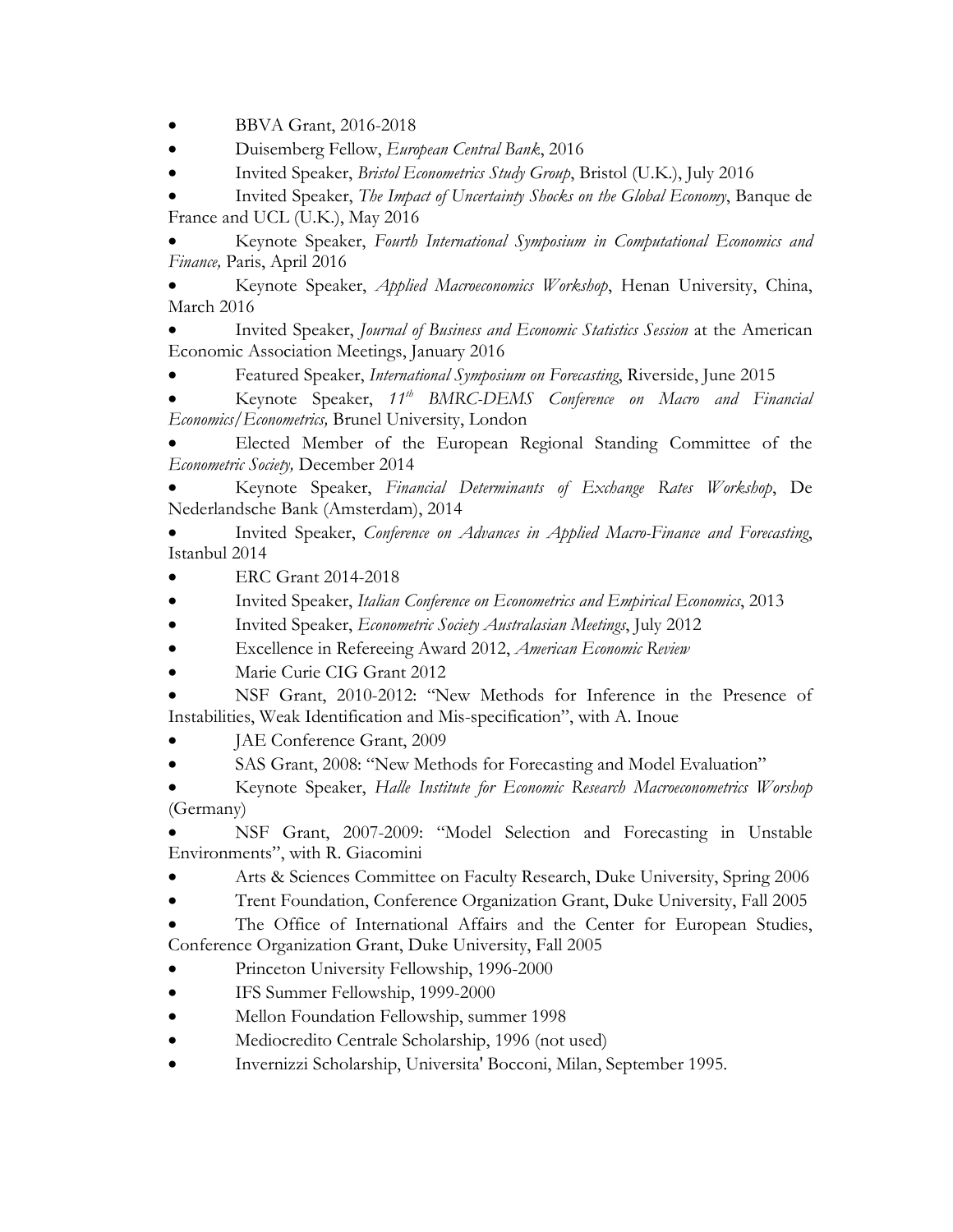## **PUBLICATIONS**

48. Odendahl, Florens, Barbara Rossi and Tatevik Sekhposyan (2022), "Evaluating Forecast Performance with State Dependence." *Journal of Econometrics,* forthcoming.

47. Inoue, Atsushi and Barbara Rossi (2021). "The Effects of Conventional and Unconventional Monetary Policy: A New Approach." *Quantitative Economics* 12(4): 1085- 1138.

46. Rossi, Barbara (2021). "Forecasting in the Presence of Instabilities: How Do We Know Whether Economic Models Work and How to Improve Them." *Journal of Economic Literature* 59(4): 1135-90.

45. Rossi, Barbara (2021). "Identifying and Estimating the Effects of Unconventional Monetary Policy in the Data: How to Do It And What Have We Learned?" The *Econometrics Journal* 24(1): C1–C32.

44. Ganics, Gergely, Atsushi Inoue and Barbara Rossi (2021). "Confidence Intervals for Bias and Size Distortions in IV and Local Projections-IV Models." *Journal of Business and Economic Statistics* 39(1): 307-324.

43. Chung-Hun Kuo, Atsushi Inoue and Barbara Rossi (2020). "Identifying the Sources of Model Misspecification." *Journal of Monetary Economics* 110: 1-18.†

42. Atsushi Inoue and Barbara Rossi (2019). "The Effects of Conventional and Unconventional Monetary Policy on Exchange Rates." *Journal of International Economics* 118, 2019: 419-447.

41. Rossi, Barbara and Tatevik Sekhposyan (2019). "Alternative Tests for Correct Specification of Conditional Forecast Densities." *Journal of Econometrics* 208: 638-657.

40. Ismailov, Adil and Barbara Rossi (2018). "Uncertainty and Deviations from Uncovered Interest Rate Parity." *Journal of International Money and Finance* 88: 242-259.

39. Rossi, Barbara and Tatevik Sekhposyan (2017). "Macroeconomic Uncertainty Indices for the Euro Area and its Individual Member Countries." *Empirical Economics* 53 (1): 41-62.

38. Atsushi Inoue, Lu Jin and Barbara Rossi (2017). "Optimal Window Selection in the Presence of Possible Instabilities." *Journal of Econometrics* 196(1): 55-67.

37. Carrasco, Marine and Barbara Rossi (2016). "In-sample Inference and Forecasting in Misspecified Factor Models." *Journal of Business and Economic Statistics* (3): 313-338.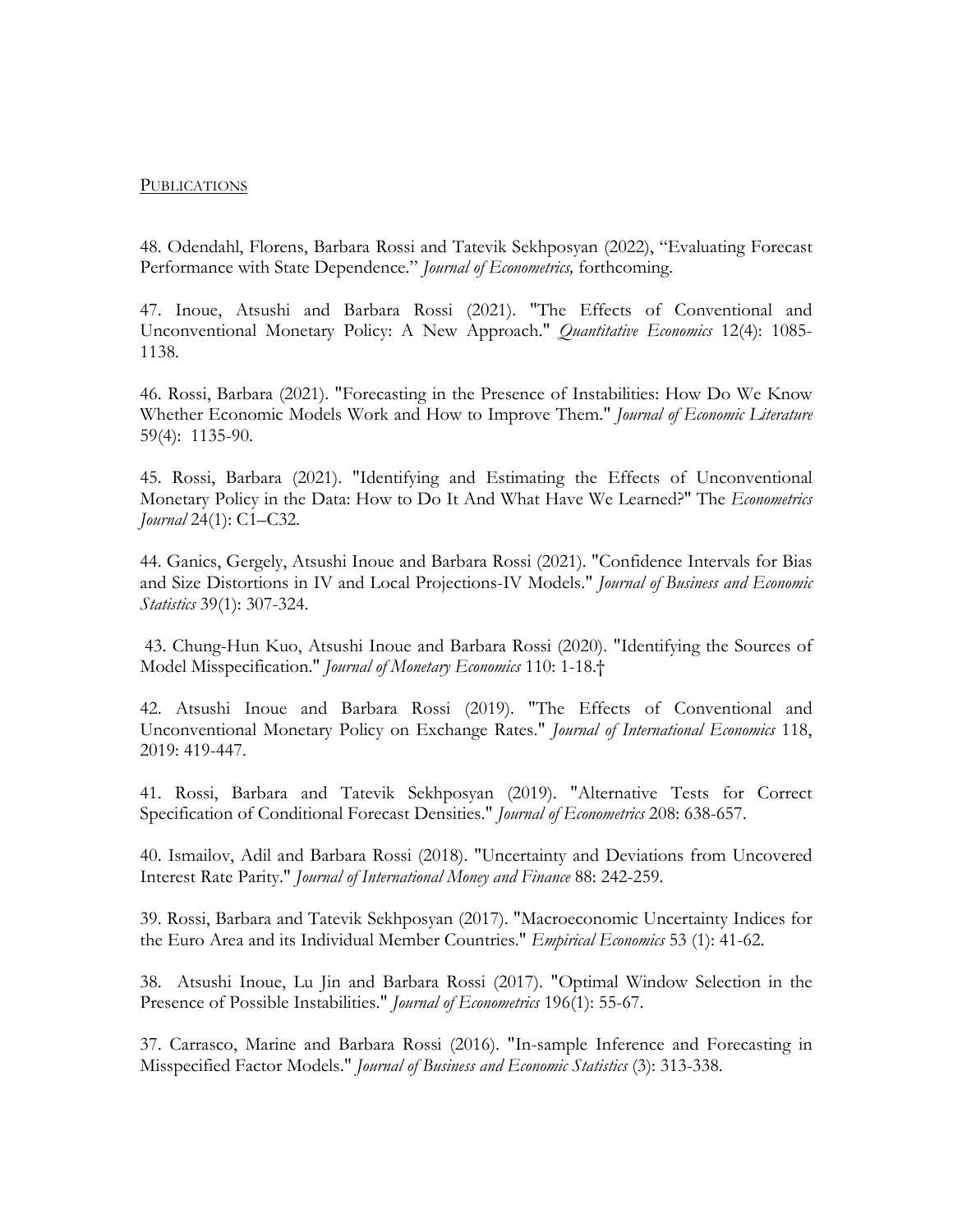36. Anderson, Emily, Atsushi Inoue, and Barbara Rossi (2016). "Heterogeneous Consumers and Policy Shocks." *Journal of Money Credit and Banking* 48(8): 1877-1888.

35. Giacomini, Raffaella and Barbara Rossi (2016). "Model Comparisons in Unstable Environments." *International Economic Review* 57(2): 369-392.

34. Rossi, Barbara and Tatevik Sekhposyan (2016). "Forecast Rationality Tests in the Presence of Instabilities, With Applications to Federal Reserve and Survey Forecasts." *Journal of Applied Econometrics* 31(3): 507-532.

33. Giacomini, Raffaella and Barbara Rossi (2015). "Forecasting in Nonstationary Environments: What Works and What Doesn't in Reduced-Form and Structural Models." *Annual Review of Economics* 7: 207-229.

32. Ferraro, Domenico, Kenneth Rogoff and Barbara Rossi (2015). "Can Oil Prices Forecast Exchange Rates?" *Journal of International Money and Finance* 54: 116-141.

31. Rossi, Barbara and Tatevik Sekhposyan (2015). "Macroeconomic Uncertainty Indices Based on Nowcast and Forecast Error Distributions." *American Economic Review Papers & Proceedings* 105(5): 650-55.

30. Rossi, Barbara and Tatevik Sekhposyan (2014). "Evaluating Predictive Densities of US Output Growth and Inflation in a Large Macroeconomic Data Set." *International Journal of Forecasting* 30(3): 662-682.

29. Rossi, Barbara (2013). "Advances in Forecasting Under Model Instability." In: G. Elliott and A. Timmermann (eds.), *Handbook of Economic Forecasting* Volume 2B, Elsevier Publications), 1203-1324.

28. Rossi, Barbara (2013). "Exchange Rate Predictability." *Journal of Economic Literature* 51(4): 1063-1119.

27. Rossi, Barbara and Tatevik Sekhposyan (2013). "Conditional Predictive Density Evaluation in the Presence of Instabilities." *Journal of Econometrics* 177(2): 199-212.

26. Gürkaynak, Refet, Burçin Kısacıkoğlu and Barbara Rossi (2013). "Do DSGE Models Forecast More Accurately Out-of-Sample than VAR Models?" In: T. Fomby, L. Kilian and A. Murphy (eds.), VAR Models in Macroeconomics - New Developments and Applications: Essays in Honor of Christopher A. Sims, *Advances in Econometrics* vol. 32, 2013, 27-80.

25. Giacomini, Raffaella and Barbara Rossi (2013). "Forecasting in Macroeconomics." In: N. Hashimzade and M.A. Thornton (eds.), *Handbook of Research Methods and Applications on Empirical Macroeconomics*, Cheltenham, UK: Edward Elgar, 618-658.

24. Rossi, Barbara (2012), "The Changing Relationship between Commodity Prices and Equity Prices in Commodity Exporting Countries." *IMF Economic Review* 60: 533-569.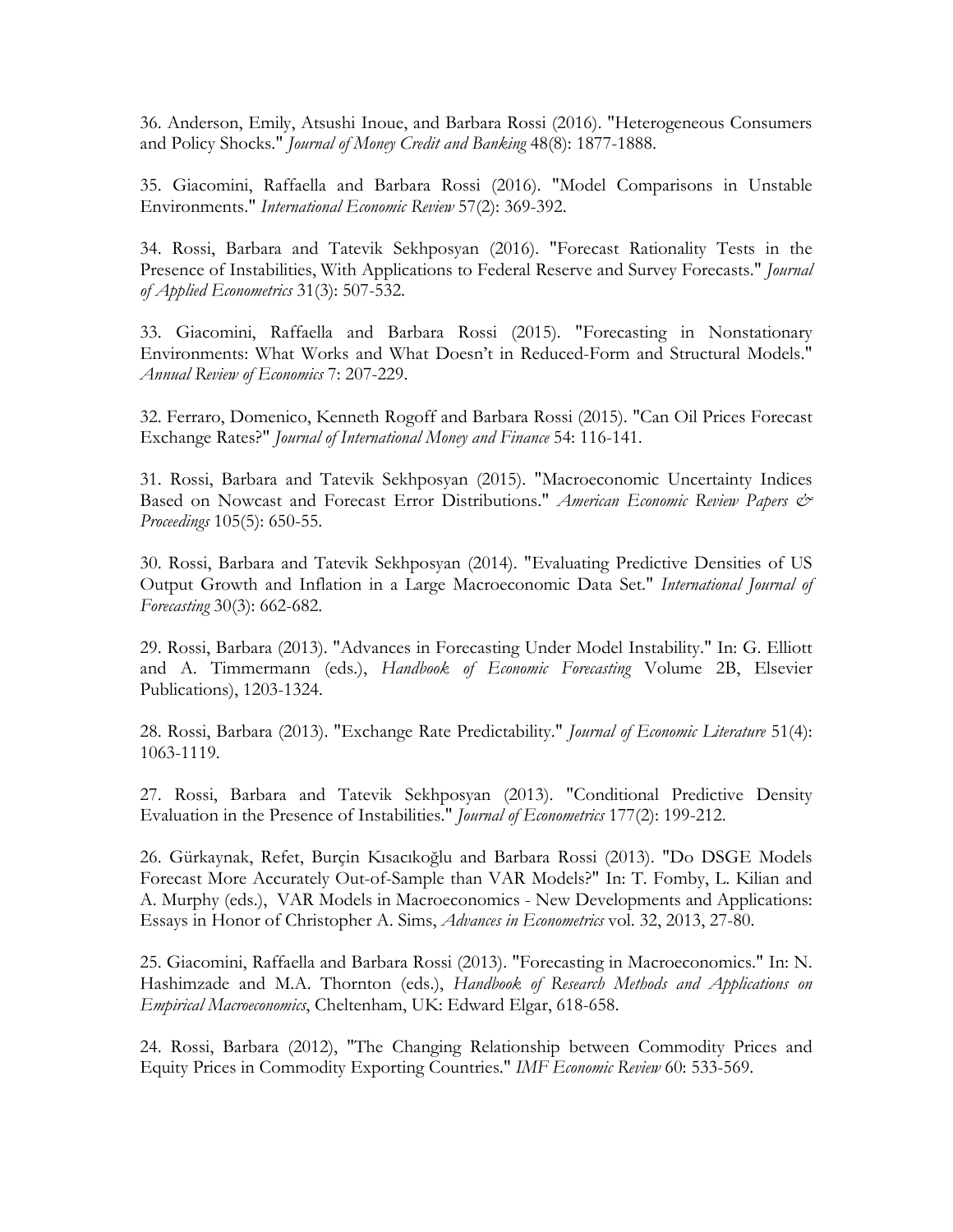23. Inoue, Atsushi and Barbara Rossi (2012). "Out-of-sample Forecast Tests Robust to the Window Size Choice." *Journal of Business and Economics Statistics* 30(3): 432-453.

22. Inoue, Atsushi and Barbara Rossi (2011). "Testing for Weak Identification in Possibly Nonlinear Models." *Journal of Econometrics* 161: 246-261.

21. Zubairy, Sarah and Barbara Rossi (2011). "What is the Importance of Monetary and Fiscal Shocks in Explaining US Macroeconomic Fluctuations?" *Journal of Money, Credit and Banking* 43(6): 1247-1270.

20. Hall, Alastair, Atsushi Inoue, James Nason and Barbara Rossi (2012). "Information Criteria for Impulse Response Function Matching Estimation of DSGE Models." *Journal of Econometrics* 170(2): 499-518.

19. Inoue, Atsushi, Lu Jin and Barbara Rossi (2013). "Consistent Model Selection Over Rolling Windows." In: N.R. Swanson and X. Chen (eds.), *Recent Advances and Future Directions in Causality, Prediction, and Specification Analysis*, Springer: New York, 2013.

18. Rossi, Barbara and Tatevik Sekhposyan (2011). "Understanding Models' Forecasting Performance." *Journal of Econometrics* 164(1): 158-172.

17. Inoue, Atsushi and Barbara Rossi (2011). "Identifying the Sources of Instabilities in Macroeconomic Fluctuations." *The Review of Economics and Statistics* 93(4): 1186-1204.

16. Chen, Yu-Chin, Kenneth Rogoff and Barbara Rossi (2010). "Can Exchange Rates Forecast Commodity Prices?" *Quarterly Journal of Economics* 125(3): 1145-1194.

15. Sekhposyan, Tatevik and Barbara Rossi (2010). "Have Models' Forecasting Performance Changed Over Time, and When?" *International Journal of Forecasting* 26(4): 808-835.

14. Giacomini, Raffaella and Barbara Rossi (2010). "Forecast Comparisons in Unstable Environments." *Journal of Applied Econometrics* 25(4): 595-620.

13. Giacomini, Raffaella and Barbara Rossi (2009). "Detecting and Predicting Forecast Breakdowns." The Review of Economic Studies 76(2): 669-705.

12. Marcellino, Massimiliano and Barbara Rossi (2008). "Model Selection for Nested and Overlapping Non-Linear Dynamic and Possibly Misspecified Models." *Oxford Bulletin of Economics and Statistics* 70(s1): 867-893.

11. Inoue, Atsushi and Barbara Rossi (2008). "Monitoring and Forecasting Currency Crises." *Journal of Money Credit and Banking* 40(2-3): 523-534.

10. Rossi, Barbara (2007). "Expectations Hypotheses Tests at Long Horizons." *The Econometrics Journal* 10(3): 1-26.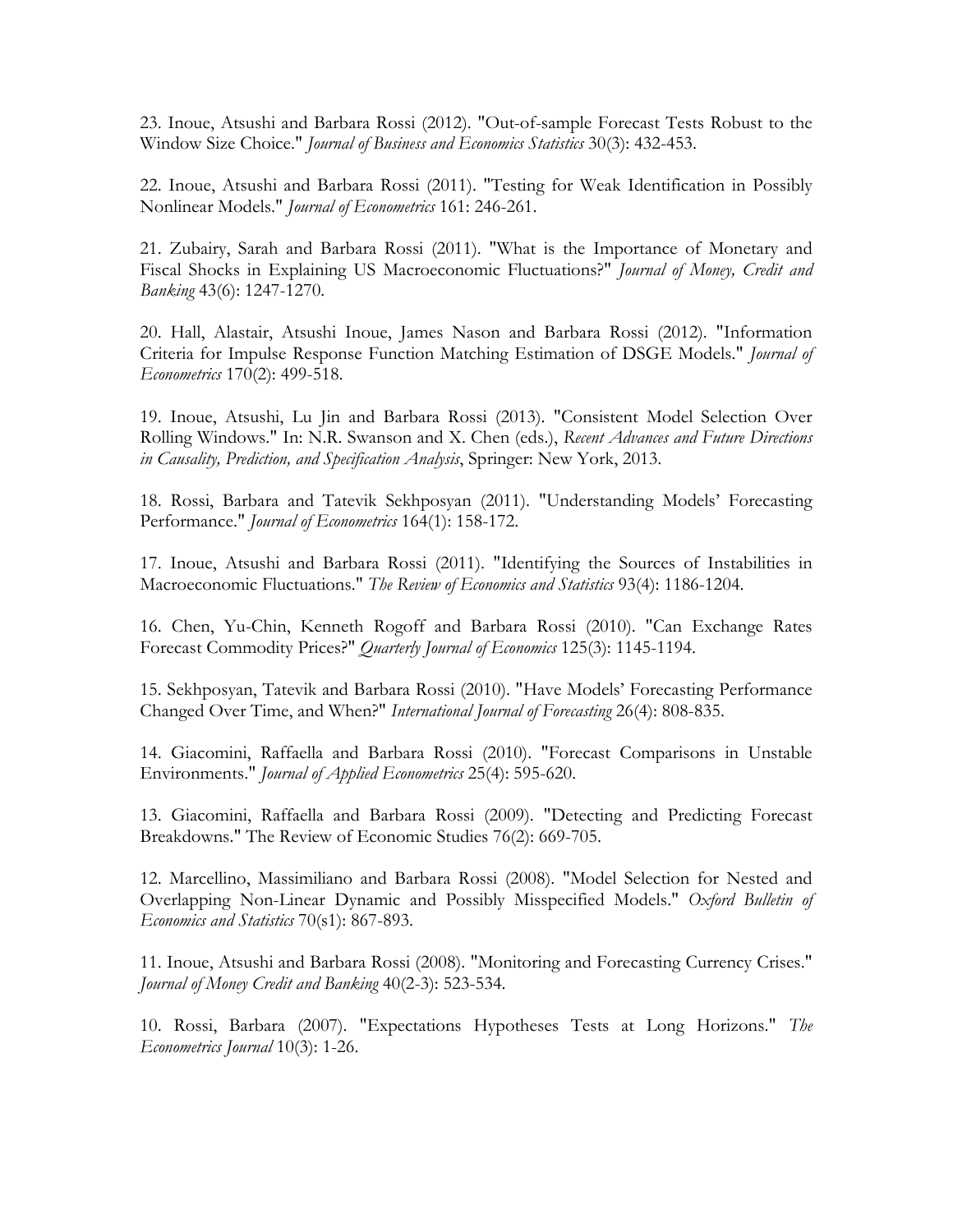9. Giacomini, Raffaella and Barbara Rossi (2006). "How Stable is the Forecasting Performance of the Yield Curve for Output Growth?" *Oxford Bulletin of Economics and Statistics* 68(s1): 783-795.

8. Pesavento, Elena and Barbara Rossi (2007). "Impulse Response Confidence Intervals for Persistent Data: What Have We Learned?" *Journal of Economic Dynamics and Control* 31: 2398- 2412.

7. Rossi, Barbara (2006). "Are Exchange Rates Really Random Walks? Some Evidence Robust to Parameter Instability." *Macroeconomic Dynamics* 10(1): 20-38. Matlab codes and Additional Matlab codes.

6. Pesavento, Elena and Barbara Rossi (2006). "Small Sample Confidence Intervals for Multivariate IRF at Long Horizons." *Journal of Applied Econometrics* 21(8): 1135-1155.

5. Inoue, Atsushi and Barbara Rossi (2005). "Recursive Predictability Tests for Real-Time Data." *Journal of Business and Economic Statistics* 23(3), 336-345.

4. Pesavento, Elena and Barbara Rossi (2005), "Do Technology Shocks Drive Hours Up or Down?" *Macroeconomic Dynamics* 9(4): 478-488.

3. Rossi,Barbara (2005). "Confidence Intervals for Half-Life Deviations from Purchasing Power Parity." *Journal of Business and Economic Statistics* 23(4): 432-442.

2. Rossi, Barbara (2005). "Optimal Tests for Nested Model Selection with Underlying Parameter Instability." *Econometric Theory* 21(5): 962-990. Matlab codes.

1. Rossi, Barbara (2005). "Testing Long-Horizon Predictive Ability with High Persistence, and the Meese-Rogoff Puzzle." *International Economic Review* 46(1): 61-92.

# OTHER PUBLICATIONS:

13. Rossi, Barbara and Yiru Wang (2019). "VAR-based Granger-causality Tests in the Presence of Instabilities." *The Stata Journal* 19(4): 883-899.

12. Rossi, Barbara and Matthieu Soupre' (2017). "Implementing Tests For Forecast Evaluation in the Presence of Instabilities." *The Stata Journal* 17(4): 850-865.

11. Rossi, Barbara (2016). "A Review of Economic Forecasting." *Econometrics Journal* 19(3): B1-B3.

10. Rossi, Barbara (2012). "Comment on: Of Quantiles and Expectiles: Consistent Scoring Functions, Choquet Representations and Forecast Rankings", *Journal of the Royal Statistical Society B*: 553.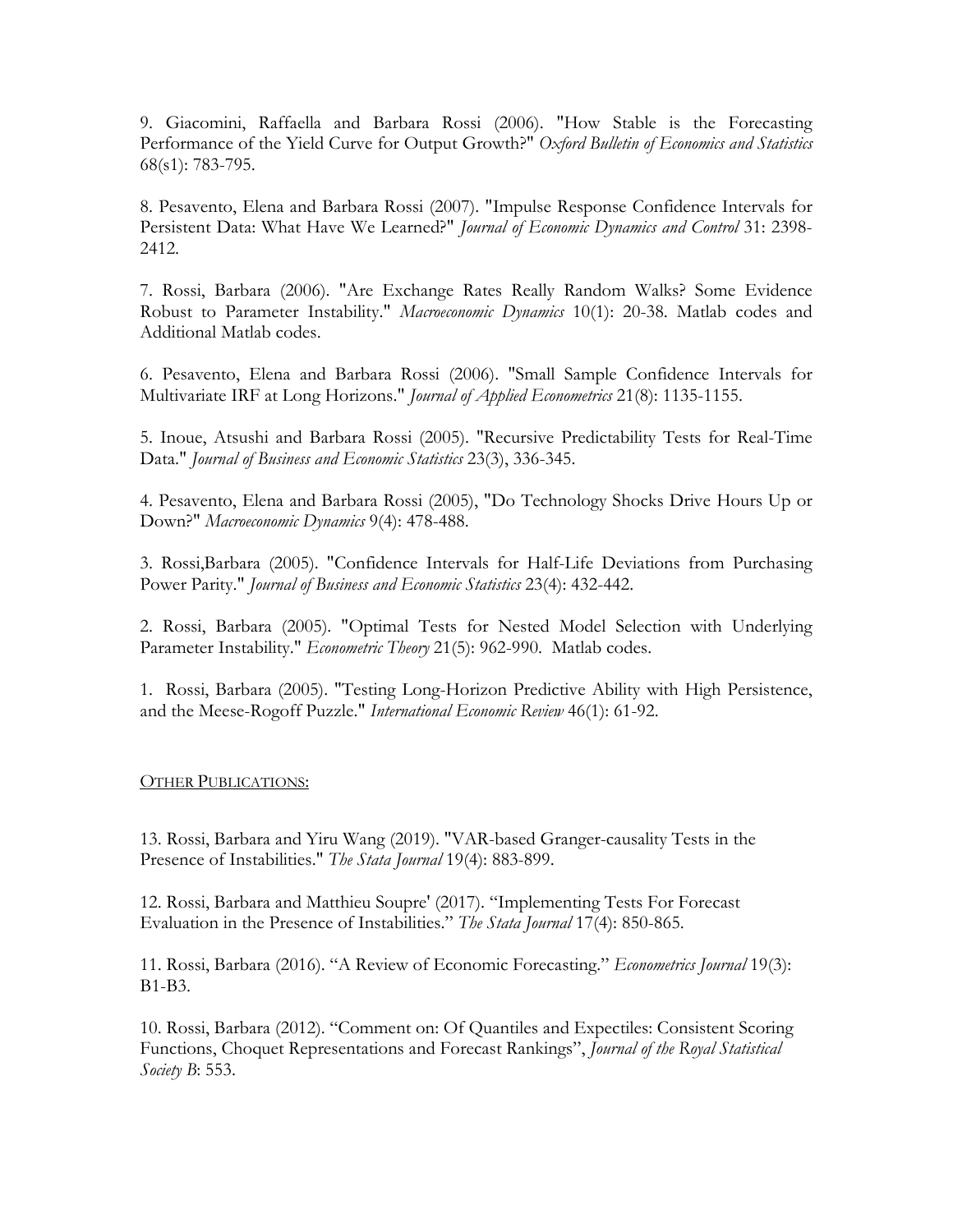9. Giannone, Domenico, Refet Gürkaynak, Monika Merz, Richard Portes, Lucrezia Reichlin, Albert Ritschl, Barbara Rossi, Philippe Weil and Karl Whelan (2012). "Eurozone Mired in Recession Pause". *Vox*. http://www.voxeu.org/article/ eurozone-mired-recession-pause.

8. Rossi, Barbara (2014). "Comment on: Central Bank Macroeconomic Forecasting During the Global Financial Crisis: the European Central Bank and Federal Reserve Bank of New York Experiences", by L. Alessi, E. Ghysels, L. Onorante, R. Peach and S. Potter. *Journal of Business and Economic Statistics* 32(4): 510-514.

7. Rossi, Barbara (2014). "Density Forecasts in Economics, Forecasting and Policymaking". *Els Opuscles del CREI* No. 37.

6. Rossi, Barbara (2013). "Are Exchange Rates Predictable?". *Vox*. https://voxeu.org/article/are-exchange-rates-predictable.

5. Rossi, Barbara (2013). "Comment on: Taylor Rule Exchange Rate Forecasting During the Financial Crisis", by T. Molodtsova and D. Papell. *NBER International Seminar in Macroeconomics*, University of Chicago Press.

4. Rossi, Barbara (2012). "Comment on: Forecast Rationality Tests Based on Multi-Horizon Bounds". *Journal of Business and Economic Statistics* 30(1), 25-29.

3. Yu-Chin Chen, Kenneth Rogoff and Barbara Rossi (2011). "Predicting Agri-Commodity Prices: An Asset Pricing Approach." *World Uncertainty and the Volatility of Commodity Markets*, ed. B. Munier, IOS: 45-71.

2. Yu-Chin Chen, Kenneth Rogoff and Barbara Rossi (2012). "Where Are Commodity Prices Headed Next? Look at Exchange Rates." *Vox*. https://voxeu.org/article/exchangerates-forecast-commodity-prices.

1. Rossi, Barbara (2007). "Comment on: Exchange Rate Models Are Not as Bad as You Think", by C. Engel, N. Mark and K.D. West. In: Daron Acemoglu, Kenneth Rogoff and Michael Woodford (eds.), *NBER Macroeconomics Annual*, MIT Press.

# WORKING PAPERS (SUBMITTED):

Rossi, Barbara, Tatevik Sekhposyan and Matthieu Soupre (2016). "Understanding the Sources of Macroeconomic Uncertainty." *Barcelona Graduate School of Economics Working Papers* and *CEPR Discussion Paper* 11415.

Hoesch, Lukas, Barbara Rossi and Tatevik Sekhposyan (2021). "Has the Information Channel of Monetary Policy Disappeared? Revisiting the Empirical Evidence." *CEPR Discussion Paper* 16531-1582883931.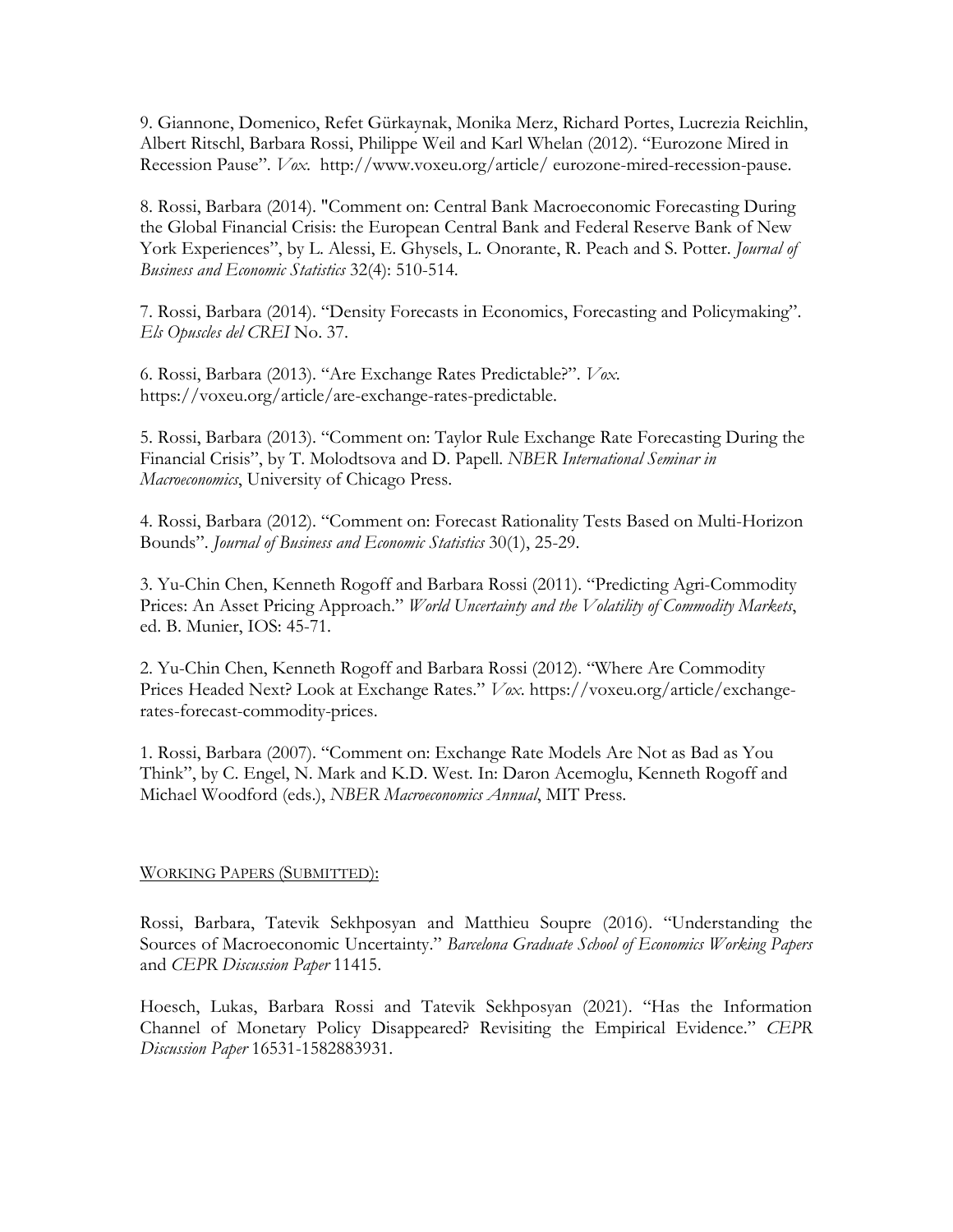## WORK IN PROGRESS:

Inoue, Atsushi, Barbara Rossi and Yiru Wang (2022). "Local Projections in Unstable Environments: How Effective is Fiscal Policy?"

Ganics, Gergely, Barbara Rossi and Tatevik Sekhposyan (2021). "From Fixed-event to Fixed-horizon Density Forecasts: Obtaining Measures of Multi-horizon Uncertainty from Survey Density Forecasts."

Odendahl, Florens, Barbara Rossi and Tatevik Sekhposyan (2021). "Regime-Switching Rationality".

Inoue, Atsushi and Barbara Rossi (2016). "Tests for the Validity of Portfolio or Group Choice in Financial and Panel Regressions."

# OTHER PROFESSIONAL SERVICE:

2021 Scientific Program Committee Member, *Econometric Society Winter Meetings* (Chicago, USA)

 Scientific Program Committee Member, *9-th Italian Congress of Econometrics and Empirical Economics*, Italy

Mentor, Women in Economics retreat, *European Economic Association*, August 2021.

Organizer, "Fourth IAAE Invited Session: Advances in Macroeconometrics", ASSA Meetings (Chicago, January 2021)

- 2020 Organizer, *11th Conference of the International Research Forum on Monetary Policy* (European Central Bank, Germany) Program Committee Member and Organizer, *EABCN Conference* (Bank of France) Scientific Committee Program Lead Coordinator, *European Economic Association Meetings* (Rotterdam, the Netherlands) Scientific Committee Program Member, *Econometric Society World Congress* (Milan, Italy)
- 2019 Program Committee Member and Organizer, EABCN Conference on "*Advances in Business Cycle Analysis*" (Bank of Spain, Madrid)

Program Committee Member and Organizer, *2019 IAAE Conference* (Cyprus)

- 2018 Organizer, "First *IAAE Invited Session: Advances in Macroeconometrics*", ASSA Meetings (Philadelphia, January 2018) Program Committee Member and Co-organizer, *10th ECB Workshop on Forecasting Techniques*, Frankfurt (Germany) Program Committee Member and Organizer, *Sixth Time Series in Macroeconomics and Finance Conference*, *BGSE Summer Forum*, Barcelona Graduate School of Economics (Barcelona), June 2017 Program Committee Member and Organizer, *EABCN Conference on "Measuring The Effects of Unconventional Monetary Policy in the Data: What Have We Learned*?" (Barcelona), May 2018
- 2017 Program Committee Member, *ICEEE* January 2017 (Italy) Program Committee Member, 2017 *SNDE Symposium* (Paris)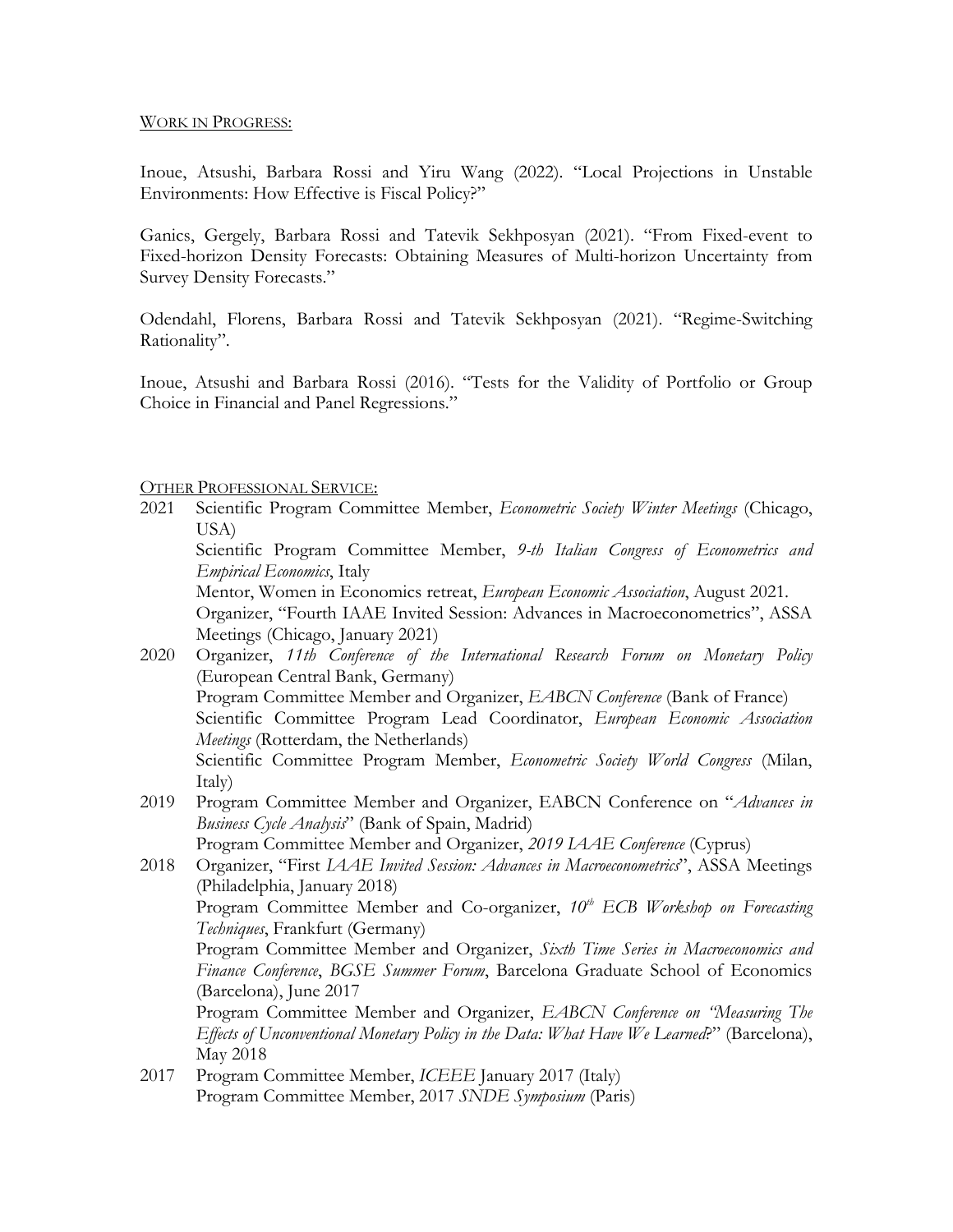Program Committee Member, 2017 *Infer Annual Conference* (France)

Organizer, *Annual International Journal of Central Banking Research Conference* on: "The Interplay between Monetary Policy and Fiscal Policy", Czech National Bank, June 2017 (Prague)

Program Committee Member and Organizer, *Fifth Time Series in Macroeconomics and Finance Conference*, *BGSE Summer Forum*, Barcelona Graduate School of Economics (Barcelona), June 2017.

2016 Program Chair, *Econometric Society European Meetings* August 2016 (Geneva) Co-organizer, *9th ECB Workshop on Forecasting Techniques*, Frankfurt (Germany) Program Committee Member and Organizer, *Fourth Time Series in Macroeconomics and Finance Conference*, *BGSE Summer Forum*, Barcelona Graduate School of Economics (Barcelona), June 2016.

Program Committee Member, *Info-Metrics Conference on Information-Theoretic Methods of Inference*, University of Cambridge, April 2016

Program Committee Member, *9-th Society for Financial Econometrics (SoFiE) Conference,* Hong-Kong, 2016*.*

Program Committee Member, *Spanish Economic Association Conference,* Bilbao (Spain), 2016*.*

2015 Program Committee Member, *Econometric Society World Congress* (Montreal) Program Committee Member, *Society for Nonlinear Dynamics and Econometrics*, BI Norwegian Business School (Oslo, Norway), March 2015

Program Committee Member and Organizer, *Second Conference of the International Association of Applied Econometrics*, (Thessaloniki, Greece), June 2015.

Program Committee Member and Organizer, *Third Time Series in Macroeconomics and Finance Conference*, *BGSE Summer Forum*, Barcelona Graduate School of Economics (Barcelona), June 2015.

Program Committee Member, *Society for Financial Econometrics*, Aarhus (Denmark), June 2015.

JWEN Mentoring Workshop, Hitotsubashi University, Tokyo, May 2015.

2014 Conference Organizer, *EC2 Conference*, Barcelona, December 2014.

Program Chair, *First Conference of the International Association of Applied Econometrics,*  Queen Mary University (London), June 2014.

Program Committee Member, *Econometric Society European Winter Meetings,* December 2014 (Madrid, Spain).

Program Committee Member and Organizer, *Second Time Series in Macroeconomics and Finance Conference*, *BGSE Summer Forum*, Barcelona Graduate School of Econmics (Barcelona), June 2014.

Program Committee Member, *39th Simposio of the Spanish Economic Association* (Palma de Mallorca, Spain), December 2014.

Scientific Program Committee Member,  $8<sup>th</sup> International Conference on Computational and$ *Financial Econometrics*, Pisa (Italy), December 2014.

Program Committee Member, *7-th Society for Financial Econometrics (SoFiE) Conference,* Toronto (Canada), 2014*.*

Program Committee Member, *European Meetings of the Econometric Society,* Toulouse (France) 2014*.*

Program Committee Member, *Society for Nonlinear Dynamics and Econometrics*, New York, April 2014.

Program Committee Member, *Econometric Society Winter Meetings,* Philadelphia, 2014*.*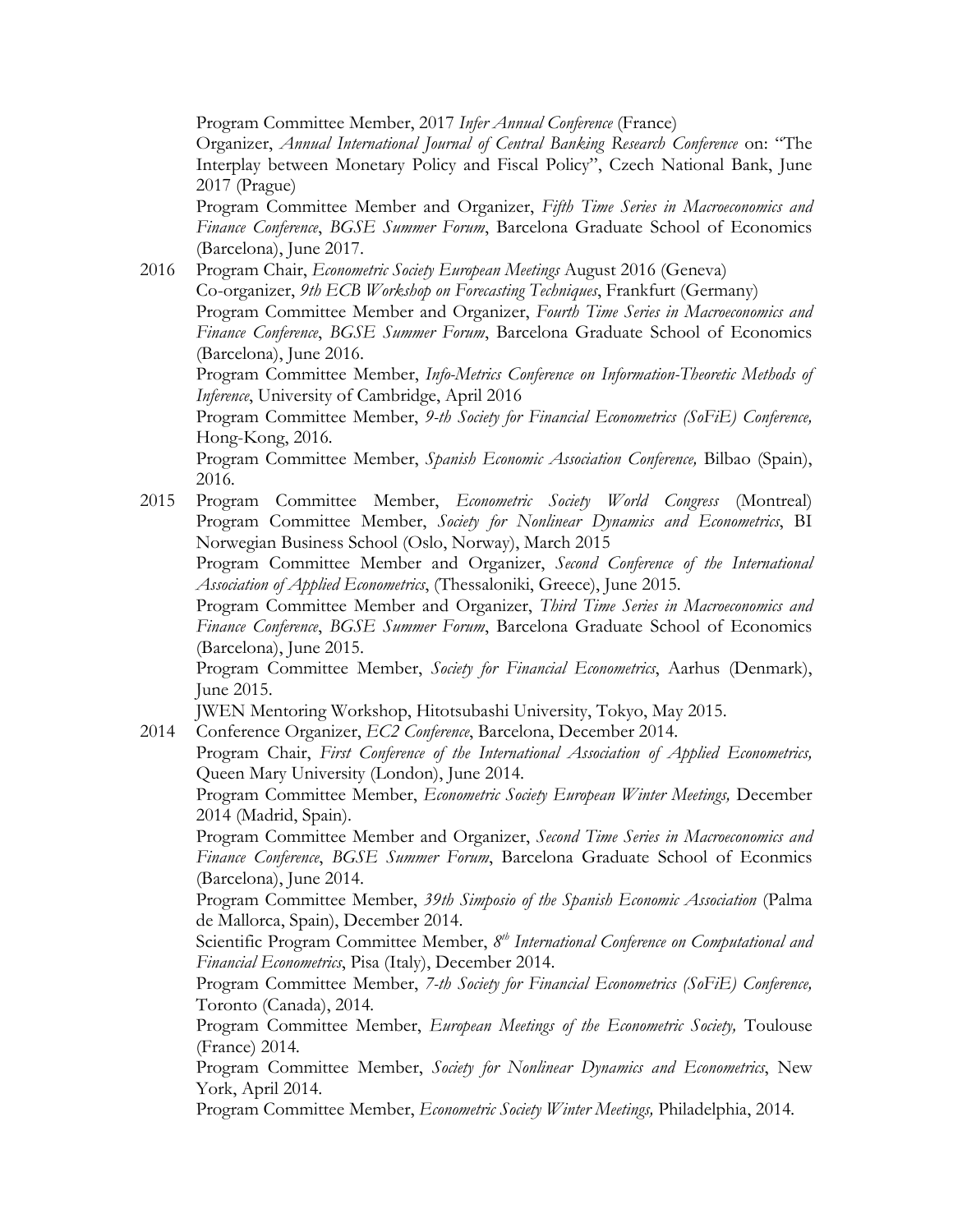- 2013 Program Committee Member and Organizer, *First Time Series in Macroeconomics and Finance Conference*, *BGSE Summer Forum*, Barcelona, June 2013. Program Committee Member, *Australasian Meetings of the Econometric Society,* Melbourne 2013*.* Program Committee Member, *Sixth Annual Conference of the Society for Financial Econometrics* (SoFiE), Seoul 2013. Program Committee Member, *EC2 Conference*, Cyprus 2013.Program Committee Member, *38th Simposio of the Spanish Economic Association,* Santander 2013. Program Committee Member, *European Meetings of the Econometric Society,* Gothenburg (Sweden) 2013*.*
- 2012 Program Committee Member, *European Meetings of the Econometric Society,* Malaga, 2012. Program Committee Member, *European Economic Association Meetings,* Malaga, *2012.*

Mentor, Committee of the Status of Women in the Economic Profession, *American Economic Association*: CeMENT Workshop, Chicago 2012.

- 2010 Local Program Committee Chair, *NBER-NSF Time Series Conference*, 2010. Organizer, *Special Applied Macro Workshop*, Duke University, October 2010.
- 2009 Program Chair, Business and Economics Section, *American Statistical Association*, 2009. Program Committee member, *EC2 Conference*, 2009.
- 2008 Program Chair-Elect, Business and Economics Section, *American Statistical Association*, 2008. Conference organizer: *ERID Conference: Identification issues in Economics,* Duke University, October 2008 (joint with Hanming Fang).

Organizer, *Special Applied Macro Workshop*, Duke University, March 2008.

- 2007 Conference organizer: *Second Forecasting Conference*, Duke University, March 2007.
- 2006 Organizer, *Special Applied Macro Workshop*, Duke University, April and October 2006.
- 2005 Program Committee member, *Annual Conference of the Italian Society of Economists*, Naples (Italy), Fall 2005.

Organizer, *Special Applied Macro Workshop*, Duke University, November 2005.

- 2004 Conference organizer: *Forecasting Conference*, Duke University, May 2004.
- Seminar organization: *Econometrics Seminar,* Univ. Pompeu Fabra, 2012-to date. *Econometrics Seminar,* Duke University (co-organizer): Fall 2006-2007. *Econometrics Jamboree*, Duke University, November 2008 and September 2010.

# TEACHING EXPERIENCE:

- University Pompeu Fabra, 2012-current: Macroeconometrics (2<sup>nd</sup> year PhD level course); Applied Macroeconometrics (1<sup>st</sup> year PhD level course); Empirical Methods in Macroeconomics and Forecasting in Time Series  $(2<sup>nd</sup>$  year PhD level course)
- Duke University, 2001-2011: *Economics 327*: Empirical Methods in Macroeconomics and Forecasting in Time Series (2nd year PhD level course); *Economics 220*: Time Series Econometrics (Master level and Advanced Undergraduate course); *Economics 141:*  Applied International Macroeconomics and Finance (Advanced Undergraduate course); *Econometrics 341* (1<sup>st</sup> year Ph.D. Course); *Economics 51D* (Introductory Macroeconomics Course for Undergraduates)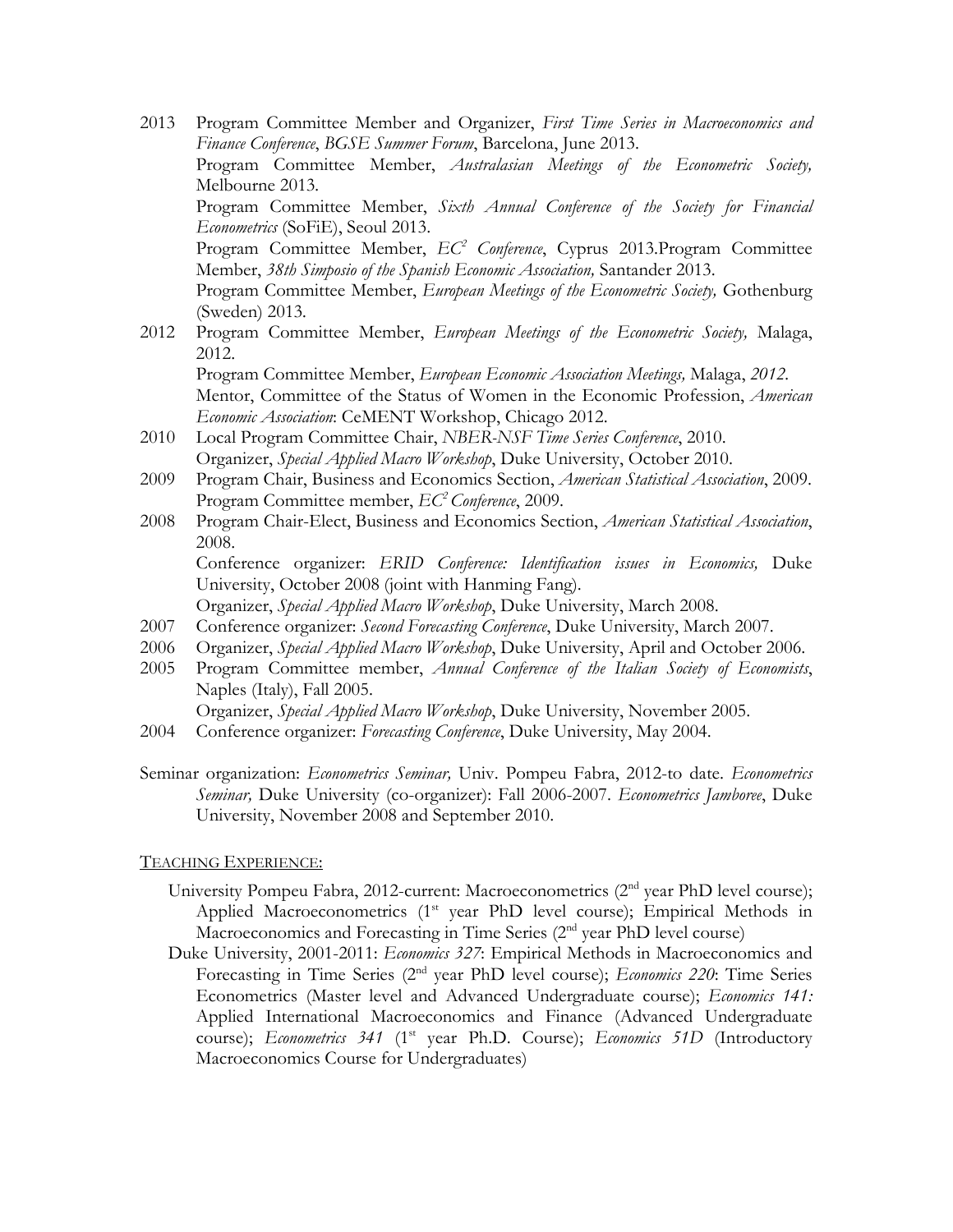- Teaching Assistant for Prof. Giovanni Maggi and Prof. Silvia Weyerbrock, *International Trade* and *International Economics*, Woodrow Wilson School, Princeton University, Fall 2000 (Master courses)
- Teaching Assistant for Prof. Helene Rey and Prof. Paul Krugman, *International Macroeconomics* and *Advanced Macroeconomics: Domestic Policy*, Woodrow Wilson School, Princeton University, Fall 2000 (Master courses)
- Teaching Assistant for Prof. Elizabeth Bogan, *The National Economy*, Fall 1999, and Prof. Elie Tamer, *Econometrics*, Spring 2000, Princeton University (Undergraduate courses)
- Teaching Assistant for Prof. Mark Watson and Prof. Yacine-Ait-Sahalia, *Advanced Econometrics: Time Series Models*, Fall 1998, and Prof. Han Hong, *Advanced Econometrics: Non-linear Methods*, Spring 2000, Princeton University (2<sup>nd</sup> year Graduate courses). Grader for Prof. Kevin Hallock, labour economics.

Research Assistant for Prof. Kenneth Rogoff, Princeton University, June-July 1998 Research Assistant for Prof. Orazio Attanasio, University of Bologna, 1995.

## TEACHING SHORT COURSES:

*"Macroeconomic Forecasting",* Switzerland, 2021

*"Macroeconomic Forecasting",* Bank of Korea, 2020

- *"Macroeconomic Forecasting",* Switzerland, 2019
- *"Short-term Macroeconomic Forecasting",* Switzerland, 2017
- *"Exchange Rate Forecasting",* Central Bank of Hungary, 2016
- "*Methods for Forecast Evaluation*", CREI Summer School, Barcelona, July 2016, 2017, 2018 *"Exchange Rate Forecasting",* Norges Bank, 2015
- "*Methods for Forecast Evaluation*", CREI Summer School, Barcelona, July 2015
- "*Methods for Forecast Evaluation*", CREI Summer School, Barcelona, July 2014
- "*Macroeconomic Leading Indicators: Construction, Use and Evaluation*", Central Bank of Tunisia, 2014.
- "*Exchange Rate Predictability*", Macroeconometrics Summer School, Barcelona, June 2013
- "*Methods for Forecast Evaluation and Estimation*", CREI Summer School, Barcelona, June 2013
- "*Forecast Evaluation*", Econometrics Summer School, Bertinoro (Italy), June 2012
- "*Model Selection with Applications to Finance and Macroeconomics*", CREST-INSEAD (France), November 2007.

SEMINARS AND CONFERENCE PRESENTATIONS: (\* means conference presentation by a coauthor)

- 2022 Durham University Annual Conference (Durham UK), Federal Reserve Board
- 2021 Conference on Real-Time Data Analysis, Methods and Applications (Banque de France), ECMFE seminar (Essex), Central bank of Greece.
- 2020 ASSA Meetings\*, University of Surrey, Lancaster University, Manchester University. IWEEE conference, ESCB Conference, Econometric Society Meetings (Bocconi University)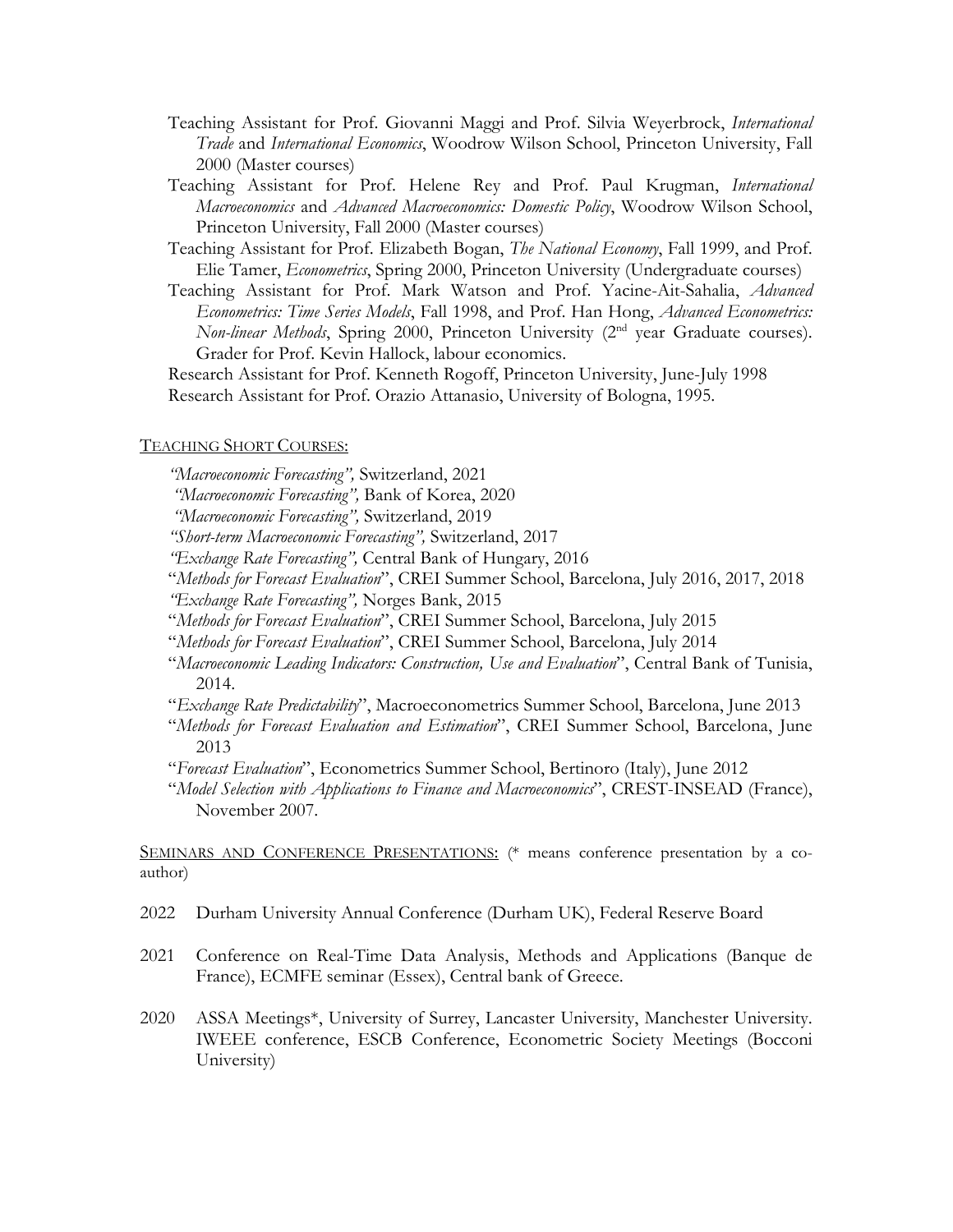- 2019 Chicago Booth, Harvard University, Penn State, London Business School, Bank of England, SNDE Meetings (Texas), Exeter University, Bank of Finland Workshop, Bank of England, Applied macroeconomics and finance workshop (Beijing, China), University of Bologna, Macroeconomic Workshop, Oxford University, Federal Reserve Bank of New York
- 2018 ASSA Meetings (Philadelphia), CEMFI, Bank of France Workshop, INSEAD, UCL workshop, Vanderbilt Workshop (Vanderbilt University, USA), Tor Vergata, 1st Vienna Workshop on Economic Forecasting (\*), St. Petersburg Workshop, 2018 IAAE Conference (Montreal), NBER Summer Institute, Latin American Meetings of the Econometric Society (LACEA-LAMES), CFE Conference (Pisa), Warwick University, Bilkent University, Macroeconomic Workshop in Bilgi University (Turkey)
- 2017 ASSA Meetings (Chicago), ICEEE Conference (Messina), Columbia University, "Information, Uncertainty and Beliefs" Conference (NYU-Stern), NCState U., SNDE Conference (Paris), Halle (Germany), Toulouse Financial Econometrics Conference, International Conference on Exchange Rate Models for a New Era (Hong Kong), Barcelona GSE Summer Forum, International Association of Applied Econometrics (Japan), Bundesbank Forecasting Workshop (Frankfurt), Annual Meeting of the German Statistical Society, DIW (Berlin), Heidelberg Summer School Lectures (Germany), NBER-NSF Time Series Conference (Northwestern U.) (\*), Midwest Econometrics Group at Texas A&M (USA), University of Pennsylvania (Philadelphia), U. of Padova, U. of Sydney, Reserve Bank of New Zealand
- 2016 American Economic Association/Econometric Society Meetings (San Francisco), Second Workshop on Advanced Economics and Business Forecasting (London), London School of Economics, University College London, National University of Singapore, City University of Hong Kong, Academia Sinica (Taiwan), Henan University (China), University of York, CREST, "Forecasting and Financial Markets" conference (Econometric Institute and Tinbergen Institute), Computation in Economics and Finance Conference (Paris), Third IAAE Conference (Milan), Bristol University, Forecasting in Finance and Macroeconomics Workshop (Bolzano), "Economics of Resource Wealth" (U. of Stavanger), CEF conference (Pisa), Oxford University Workshop, University of Gothenburg, NBP Workshop on Forecasting (Warsaw), Bank of England, SEA conference (Bilbao), Computational Economics and Finance conference (Seville).
- 2015 American Economic Association Meetings (Boston\*), U. of Milano-Bicocca, National University of Singapore, HEC Paris, Granger Center (Nottingham School of Economics), Queen Mary U., 11th BMRC-DEMS Conference on Macro and Financial Economics/Econometrics (Brunel U., London), University of Glasgow, SETA Conference (Tokyo), Kobe University (Japan), Kyoto University (Japan), International Symposium on Forecasting (Riverside), Second IAAE Conference (Thessaloniki), Econometric Society World Congress (Montreal\*), Norges Bank, U. of Navarra, Bocconi University.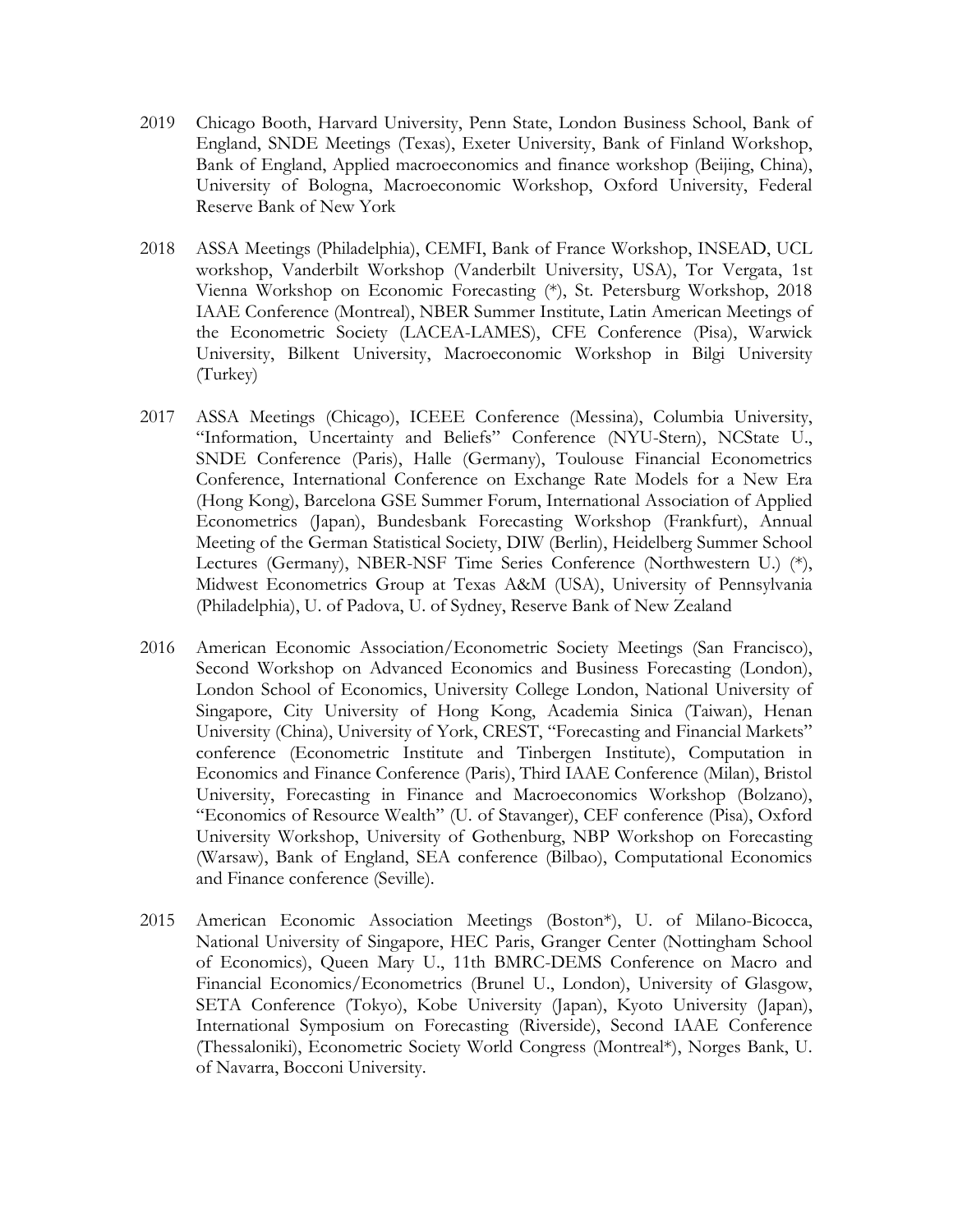- 2014 Trinity College Dublin, EABCN Conference (London), University of Venice, Mathematical and Statistical Methods for Actuarial Sciences and Finance (MAF) Conference (Salerno), Norges Bank, Central European University (Budapest), National Bank of Serbia (Belgrade), Economic Modelling and Forecasting Workshop (Warwick), Tripartite Workshop of Cambridge Finance, Penn-Wharton and DSF-Tinbergen Institute (Amsterdam), ECB Workshop on "Financial Instability, Economic Dynamics and Forecasting", International Association of Applied Econometrics Conference (London), NBER Summer Institute: Forecasting and Empirical Methods in Macroeconomics and Finance (Boston), New Developments in Econometrics and Time Series Workshop (Rome), Time Series Conference (Istanbul), University of Helsinki, European Central Bank, Aix-Marseille School of Economics, NBER-NSF Time Series Conference (\*), EC2 Conference (\*), Bank of France Workshop on "Expectations and Forecasting" (Paris), 8th International Conference on Computational and Financial Econometrics (Pisa), Financial Determinants of Exchange Rates Workshop (De Nederlandsche Bank, Amsterdam).
- 2013 Italian Conference on Econometrics and Empirical Economics (ICEEE, Genova), CORE (Louvain), SNDE Conference (Milan), Graduate Institute of International and Development Studies (Geneva), Carlos III (Madrid), Universitat Autonoma Barcelona, "Frontiers of Macroeconometrics" Conference (UCL, London), "Forecasting Structure and Time-Varying Patterns in Economics and Finance" Conference (Erasmus University, Rotterdam), NBER-NSF Conference\* (Washington), SoFiE Conference (Lugano), UAB, University of Padova, EC(2) Conference (Cyprus).
- 2012 AEA Meetings (Chicago), U. of Cambridge, Econometric Society Australasian Meetings (Melbourne), Paris School of Economics, Toulouse U., Goethe U., Joint Lunchtime Seminar Goethe-European Central Bank, Workshop in Time Series Econometrics (Zaragoza), SNDE Conference (Istanbul), Conference on "Policy Responses to Commodity Price Movements" (IMF, IMF Economic Review and Central Bank of the Republic of Turkey), SED Meetings (Cyprus), Deutsche Bundesbank & Ifo Institute Workshop on "Uncertainty and Forecasting in Macroeconomics", Australasian Meetings of the Econometrics Society (Melbourne), Sydney Econometric Theory Workshop (UNSW, Sydney), Monash University, Joint Statistical Meetings (San Diego), European Meeting of the Econometric Society (Malaga), NBER Meeting on Commodity Markets (Stanford), "Monetary Policy and Commodity Prices" Conference (ECB and Norges Bank), UPF Faculty Lunch seminar
- 2011 AEA Meetings (Denver), Pompeu Fabra, Columbia University, University of Pennsylvania, U. of Arizona, Michigan State U., Collegio Carlo Alberto, Society for Nonlinear Dynamics and Econometrics Conference (Washington), Conference in honor of Hal White (UCSD, May), Bank of Canada-ECB conference on "Exchange Rates and Macroeconomic Adjustment" (Ottawa), NBER Summer Institute (\*), Joint Statistical Meetings (Miami), NBER-NSF Time Series Conference, University of Chicago, UNC Chapel-Hill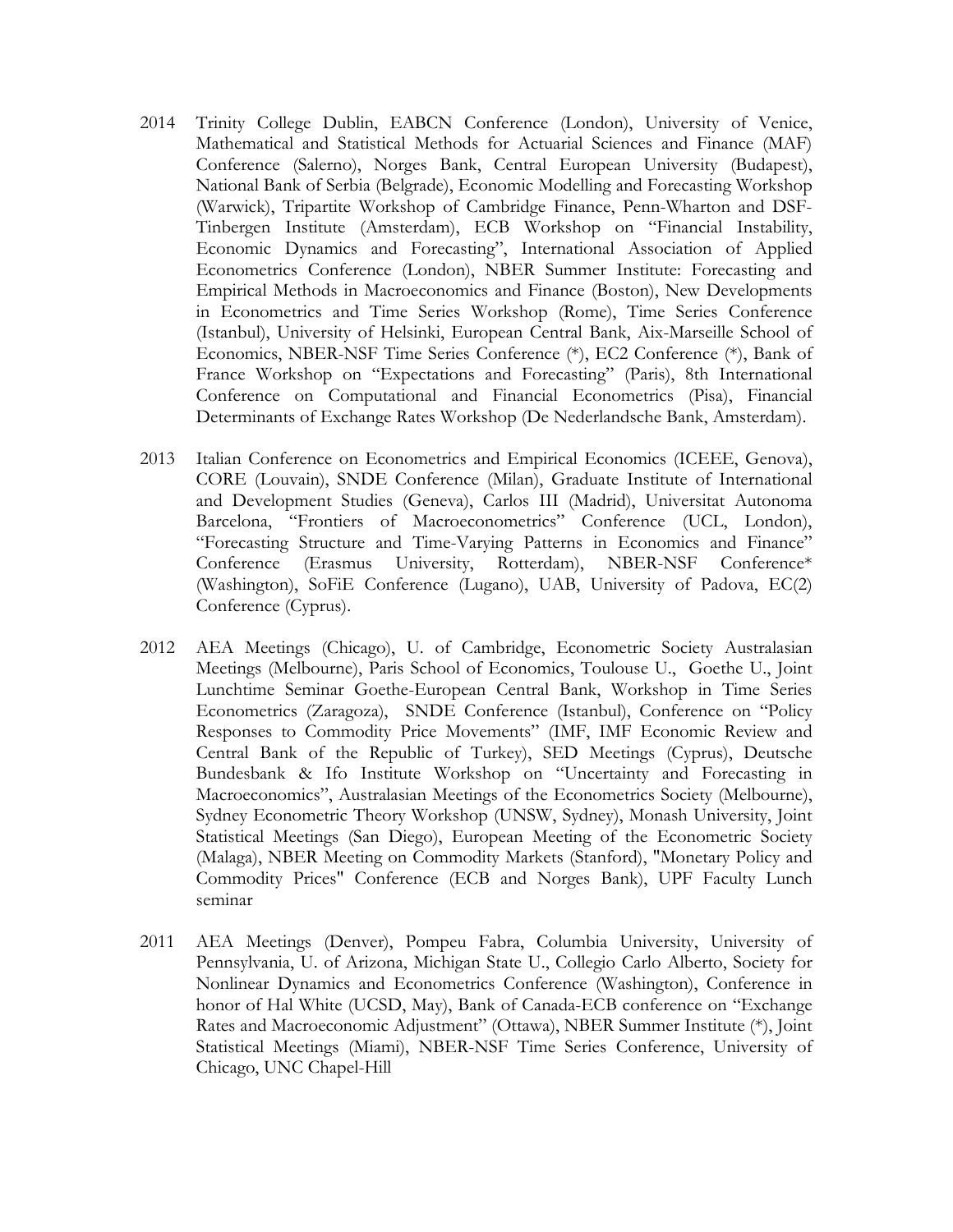- 2010 Ohio State, St. Louis Fed Workshop, Bocconi University, Triangle Econometrics **Conference**
- 2009 AEA Meetings (S. Francisco), UC Berkeley, UC Davis, Conference on "Business Cycles: Theoretical and Empirical Advances" at UC Riverside, Third CIREQ Time Series Conference (Montreal), SED Meetings (Istanbul), Econometric Society Summer Meetings (Boston), NBER Summer Institute on "Forecasting and Empirical Methods in Macroeconomics and Finance" (Boston), Joint Statistical Meetings(\*) (Washington), NBER-NSF Time Series Conference (UC Davis), Boston University (October).
- 2008 University Carlos III (Madrid, Spain), University of Montreal (Canada), NBER-IFM Conference<sup>(\*)</sup> (March), 28<sup>th</sup> Annual Symposium on Forecasting (July, Nice, France), Forecasting in Rio (Rio de Janeiro, Brazil), EEA-ESEM(\*) (August, Milan, Italy), NBER-NSF Time Series Conference (September, Aarhus, Denmark), University of Pennsylvania (September), Federal Reserve Bank of New York, Central Bank of Chile, Applied Econometrics Workshop at St. Louis Fed, EABCN Workshop on Business Cycle Developments, Financial Fragility, Housing and Commodity Prices (Barcelona), London Business School, 9-th IWH-CIREQ workshop (Halle), Workshop on "Now-casting with Model Combination" at the Central Bank of New Zealand (Wellington), Research workshop on Monetary Policy in Open Economies at the Central Bank of Australia (Sydney).
- 2007 Michigan State, NBER Macroeconomics Annual Conference (Boston), Conference on "The Macroeconomics of Technology Shocks" (Laurier Center for Economic Policy, Waterloo, Canada), University of Cincinnati, Brown University, Society for Economic Dynamics (Prague, Czech Republic), Econometrics Society Summer Meetings\*, (Duke University), NBER Summer Institute on "Forecasting and Empirical Methods in Macroeconomics and Finance"\* (Boston), Joint Statistical Meetings (Salt Lake City), Conference on "Time Series Econometrics with Applications to Macroeconomics and Finance" (Federal Reserve Bank of St. of Louis), Federal Reserve Bank of Philadelphia (October), Federal Reserve Bank of St. Louis (October), University of Virginia (October), Federal Reserve Bank of San Francisco (October), University of California, Irvine (October), University of British Columbia (Canada, October), University of Washington (October), Princeton University (November), Bank of France and CREST Workshop on "Model Validation, Predictive Ability, and Model Risk" (November), University of Warwick (November), University of Cambridge (November), London School of Economics (December), Fifth ECB Workshop on Forecasting Techniques: "Forecast Uncertainty in Macroeconomics and Finance" (European Central Bank, Frankfurt, Germany), Bocconi University (Milan, Italy).
- 2006 Econometric Society Winter Meetings\* (Boston), SAMSI Workshop (National Institute of Statistical Sciences), NC State University (Raleigh), Board of Governors of the Federal Reserve (Washington), University of Pittsburgh, University of Bologna (Statistics Department), Ente Einaudi (Bank of Italy, Rome), Econometric Society Summer Meetings (Minneapolis), Society for Economic Dynamics (Vancouver), "Econometrics in Rio" (Rio de Janeiro, Brazil), UNC-Chapel Hill,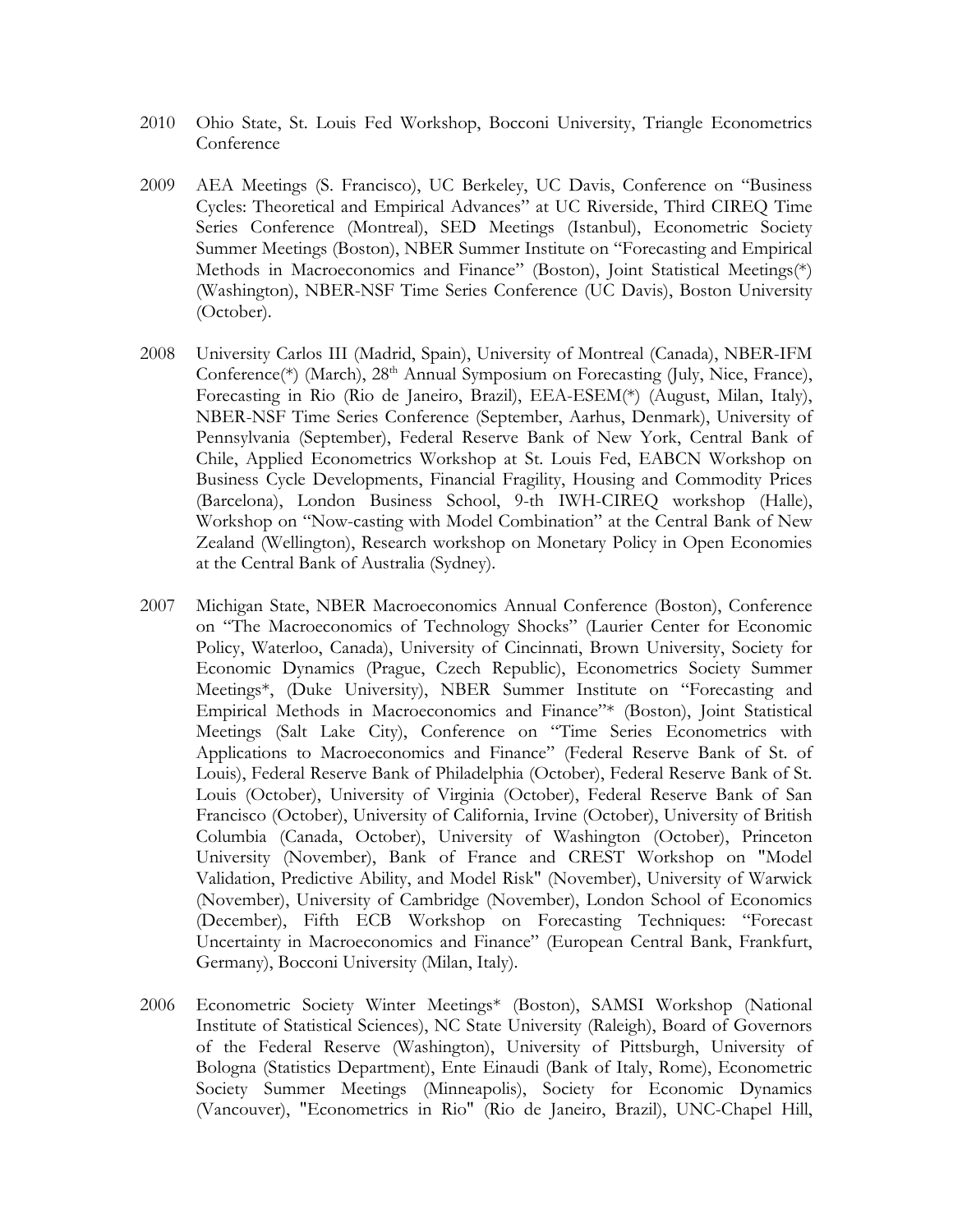NBER-NSF Time Series Conference (Montreal, poster session), University of Austin, Cleveland Fed Workshop on "Methods and Applications for Dynamic Stochastic General Equilibrium Models", Conference on "Breaks and Persistence in Econometrics"\* (Cass Business School, London), EC<sup>2</sup> Conference on "The Econometrics of Monetary Policy and Financial Decision Making" (Rotterdam), CIREQ Conference on Time Series (University of Montreal).

- 2005 Econometric Society Winter Meetings (Philadelphia), Fifth Missouri Economics Conference (Columbia, Missouri), Conference on "Forecasting in Macroeconomics and Finance" (CIRANO, CIREQ, and University of Montreal), JAE Annual Conference on: "Changing Structures in International and Financial Markets" (Venice, Italy), "Frontiers in Time Series Econometrics" Conference (Olbia, Italy), Econometric Society World Congress\* (London, U.K.), NBER-NSF Time Series Conference and Workshop on Unit Roots, Heidelberg\* and Kaiserslautern (Germany), Conference on "Unit Root and Cointegration Testing" (Faro, Portugal, poster session), Universite' de Montreal (Montreal, Canada), Owen School of Business (Vanderbilt University), Southern Economic Association (Washington), Triangle Econometrics Conference (Durham).
- 2004 Econometric Society Winter Meetings (San Diego), Society for Non-linear Dynamics and Econometrics\* (Atlanta), First Forecasting Conference (Duke University), Concordia University (Montreal), Econometric Society Summer Meetings\* (Brown University), NBER Summer Institute on "Forecasting and Empirical Methods in Macroeconomics and Finance" (Boston), Federal Reserve Bank of St. Louis, University of Michigan, U.C. Davis, University of California Los Angeles, Ohio State University, CSWEP session on Co-integration and Empirical Applications (New Orleans), Southern Economic Association (New Orleans), U.C. Riverside, Stanford University.
- 2003 University of Virginia, Emory University, Université Libre de Bruxelles (Bruxelles, Belgium), Econometric Society Summer Meetings (Evanston), NBER/NSF Time Series Conference (Chicago, poster session), University of Houston and Rice University, University of Maryland, Virginia Tech, Midwest Econometrics Group Meetings (University of Missouri-Columbia), Euro Area Business Cycle Network Conference (Frankfurt am Main, Germany), EC2 Conference on "Endogeneity, Instruments and Identification in Econometrics" (CEMMAP UCL and IFS, London, U.K., poster session).
- 2002 UNC Chapel Hill, Conference on "Forecasting in Macroeconomics and Finance" (CIRANO and CIREQ, Montreal, Canada), North American Summer Meetings of the Econometric Society (Los Angeles), NBER Summer Meetings, ("Forecasting and Empirical Methods in Macroeconomics and Finance", Boston), Midwest Economic Group Meetings (Ohio State University), Triangle Econometrics Conference (Durham).
- 2001 Vanderbilt University, University of California San Diego, University of California Los Angeles, University of Wisconsin-Madison, Iowa State University, Duke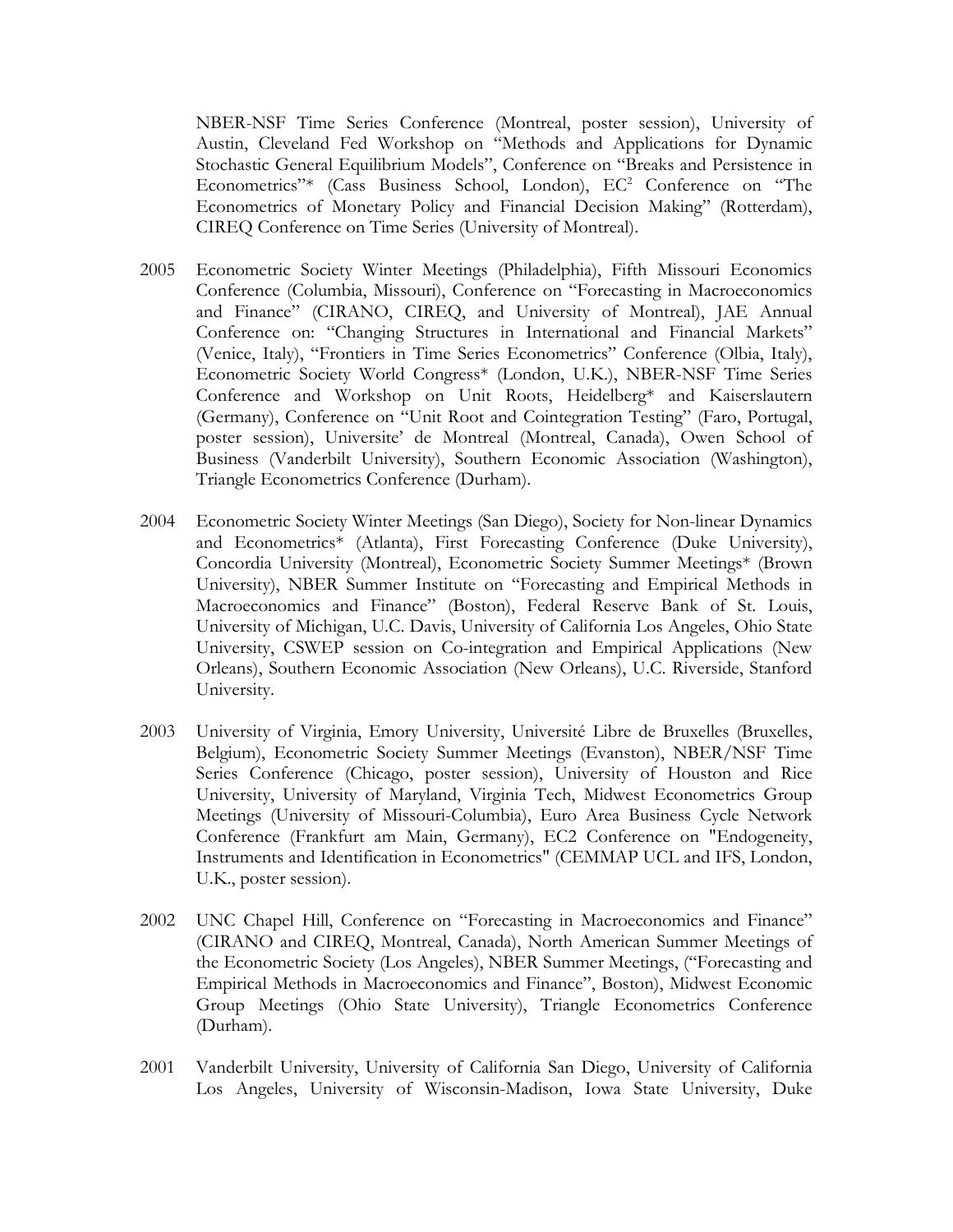University, Rutgers University, University of Toronto, Universita' Bocconi, University of Virginia, Triangle Econometrics Conference (Durham).

## DISCUSSIONS AT CONFERENCES AND PROFESSIONAL MEETINGS:

North American Meetings of the Econometric Society, 2002 (discussant of: "A Test for Superior Predictive Ability", by P.R. Hansen).

Financial Econometrics Conference, CIRANO and CIREQ, Montreal 2003 (discussant of: "Asymptotic Confidence Intervals for Impulse Responses for Near Integrated Processes", by N. Gospodinov).

CIRANO, CIREQ and MITACS, Montreal 2004 (discussant of "Cross Sectional Forecasts of the Equity Premium", by Polk, Thompson, and Vuoltenaaho).

Southern Economic Association 2004 (New Orleans, November, discussant of: "Understanding the Evolution of World Business Cycles", by Kose, Otrok and Whiteman),

CSWEP session (New Orleans 2004, discussant of: "Inflation Dynamics in Japan: Evidence of Price Rigidity and Structural Breaks", by D. Sanchez).

Econometric Society Winter Meetings 2005 (Philadelphia, discussant of "Large Shocks vs. Small Shocks", by J. Gonzalo and Martinez).

Southern Economic Association 2005 (Washington, discussant of: "Monetary Policy and the House Price Boom across U.S. States", by M. Del Negro and C. Otrok).

Econometric Society Winter Meetings 2006 (Boston, discussant of "Testable Implications of Forecast Optimality", by A. Patton and A. Timmermann, and of "An Efficient IRF Matching Estimator for Rational Expectations Models" by Jorda' and Kozicki).

Conference on Real Time Data Analysis and Methods in Economics (Federal Reserve Bank of Philadelphia 2007, discussant of: "Testing Equal Predictive Ability with Real-time Data" by Michael McCracken and Todd Clark).

Cleveland Workshop on Methods and Applications for Dynamic Stochastic General Equilibrium Models, 2007 (discussant of: D. Giannone and L. Reichlin, "Bayesian VARs with large panels").

Econometric Society Winter Meetings 2011 (discussant of "Optimal Forecasts", by A. Patton and A. Timmermann).

 International Seminar on Macroeconomics "ISoM", NBER (discussant of: "Taylor Rule Exchange Rate Forecasting during the Financial Crisis", by Molodtsova and Papell).

 BGSE Summer Forum on Asset Prices and Business Cycles 2013 (discussant of: "Do mood swings drive business cycles and is it rational?", by Beaudry, P., D. Nam and J. Wang)

 BoC-ECB Workshop on Exchange Rates, June 2013, Frankfurt (discussant of: "The Share of Systematic Risk in Bilateral Exchange Rates", by Adrien Verdelhan)

 Financial Econometrics Conference, May 2013, Toulouse (discussant of: "Predictive Regression and Robust Hypothesis Testing: Predictability Hidden", by Anomalous Observations", by Lorenzo Camponovo, Olivier Scaillet and Fabio Trojani)

 Econometrics Society Winter Meetings 2014 (Philadelphia, discussant of: "Central bank macroeconomic forecasting during the financial crisis: the European Central Bank and Federal Reserve Bank of New York Experiences", by Alessi, Ghysels, Onorante, Peach and Potter)

 ESSIM-CEPR Conference, May 2014, Tarragona (discussant of: "Marginal Tax Rates and Income: New Time Series Evidence", by K. Mertens)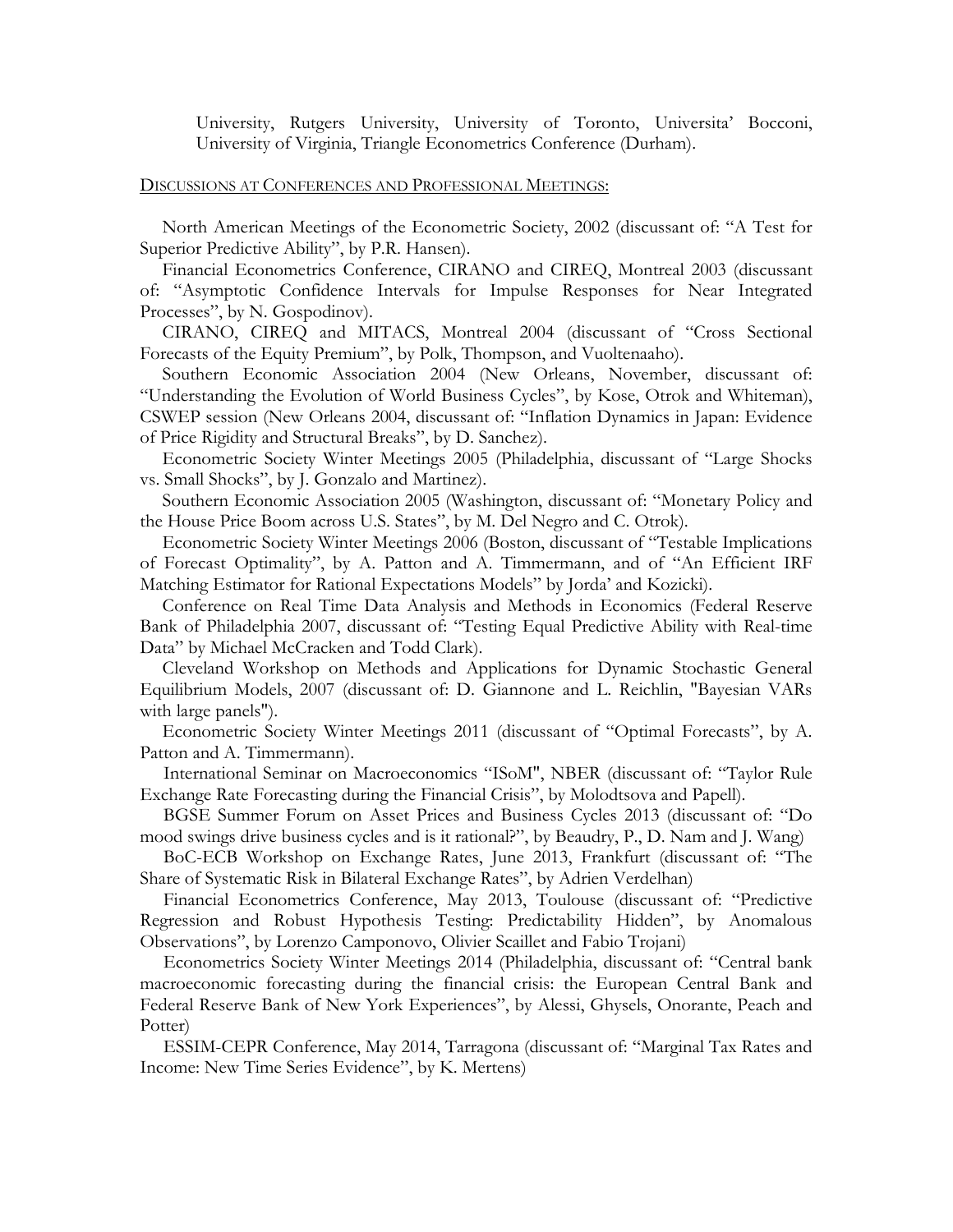ISOM 2021 Conference, Virtual, (discussant of "A Reconsideration of the Failure of Uncovered Interest Parity for the U.S. Dollar", by Charles Engel, Ekaterina Kazakova, Mengqi Wang and Nan Xiang)

### OTHER CONFERENCE PARTICIPATION:

- 2019 NBER EF&G Meeting (Chicago Fed)
- 2017 Econometric Society European Meeting (Lisbon); "Time-varying Models for Monetary Policy and Financial Stability" (Florence)
- 2016 Econometric Society European Meeting (Geneva)
- 2015 NBER-NSF Time Series Worshop (Vienna)
- 2014 Econometrics Society Meetings, Philadelphia 2014; 9<sup>th</sup> Annual Workshop on Macroeconomics of Global Interdependence (CREi, Barcelona)
- 2013 "Challenges for Monetary Policy in the 21<sup>st</sup> Century", Bank of Canada & CREi (CREi, Barcelona)
- $2012 \quad EC^2 \text{ conference}$  (Florence)
- 2008 NBER MacroAnnual (Boston, April), NBER Summer Institute on "Economic Fluctuations and Growth", "Methods and Applications for DSGE Models", and "EFG" (Boston), Joint Statistical Meetings (Denver).
- 2007 NBER Summer Institute on "Economic Fluctuations and Growth" and "Methods and Applications for DSGE Models" (Boston). NBER-EFG Conference, Federal Reserve Bank of Chicago (Chicago).
- 2006 Econometric Society Winter Meetings, CeMent Workshop (American Economic Association, Boston), NBER Conference (Federal Reserve Bank of San Francisco), SAMSI Workshop on "Model Uncertainty" (National Institute of Statistical Sciences).
- 2005 NBER Summer Institute on Forecasting and Empirical Methods in Macroeconomics and Finance (Boston), SAMSI Financial Mathematics, Statistics and Econometrics Workshop (National Institute of Statistical Science), Southern Economic Association (Washington).
- 2004 Conference in honor of C. Granger, "Predictive Methodology and Application in Economics and Finance" (San Diego), Financial Econometrics Conference, CIRANO, CIREQ and MITACS, Montreal; NBER/NSF Conference (Dallas); Joint Caltech-UCLA-USC Workshop on "Non-linear/Non-stationary Time Series Models".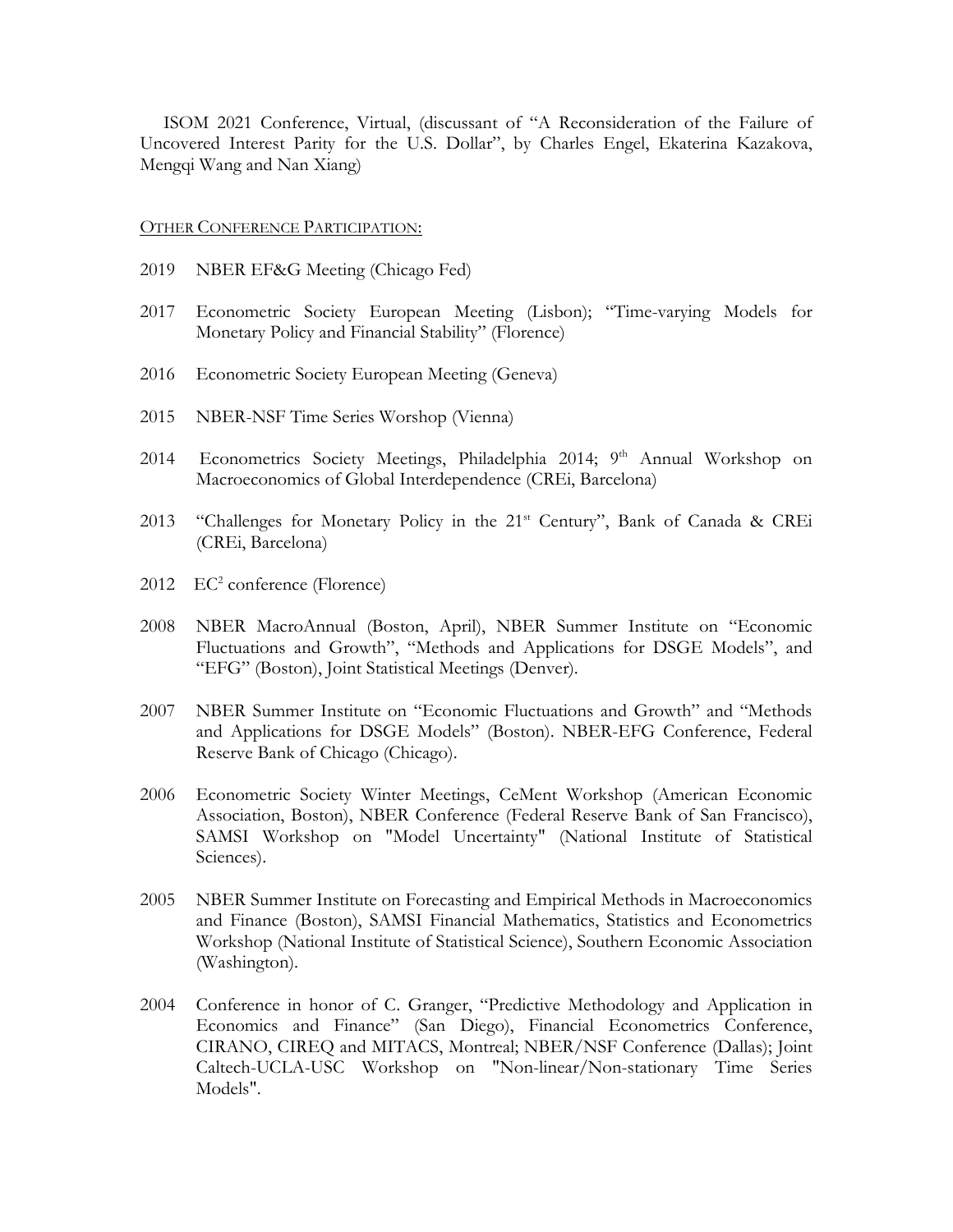- 2003 Financial Econometrics Conference at CIRANO and CIREQ (Montreal, Canada); NBER Summer Meetings on "Forecasting and Empirical Methods in Macroeconomics and Finance" and "Economic Fluctuations" (Boston).
- 2002 North American Meetings of the Econometric Society, Atlanta, NBER Summer Meetings: Forecasting, IFM and Economic Fluctuations (Boston), EC<sup>2</sup> Conference on Model Selection (Bologna, Italy).

# UNIVERSITY INTERNAL PRESENTATIONS:

- CREI Lunch seminar: May 2012, May 2013, February 2017
- Duke Financial Econometrics Lunch seminar: December 2001, August 2002, April 2003, October 2003, June 2004.
- Duke Macroeconomics seminar, September 2003.
- Duke Empirical Macro Study Group: September 2005, March 2006, November 2006, February 2007, March 2010.

# MEMBERSHIP OF PROFESSIONAL ORGANIZATIONS:

American Economic Association, Econometric Society, European Area Business Cycle Network fellow, American Statistical Association, European Economic Association.

## REFEREE:

*American Economic Review, American Economic Review - Applied Economics, Applied Economics, Canadian Journal of Economics, Computational Statistics and Data Analysis, Econometrica, Econometrics Journal, Econometrics Reviews, Econometric Theory, Economica, Economic Bulletin, Economics e-journal, Economics Letters, International Economic Review, International Journal of Forecasting, Journal of the American Statistical Association, Journal of Applied Economics, Journal of Applied Econometrics, Journal of Business and Economic Statistics, Journal of Econometrics, Journal of Economic Dynamics and Control, Journal of Economic Theory, Journal of Empirical Finance, Journal of the European Economic Association, Journal of Finance, Journal of Financial Econometrics, Journal of Forecasting, Journal of International Economics, Journal of International Money and Finance, Journal of Monetary Economics, Journal of Money Credit and Banking, Journal of Policy Analysis and Management, Journal of Risk and Insurance, Journal of Time Series Analysis, Journal of Time Series Econometrics, Macroeconomic Dynamics, North American Journal of Economics and Finance, Oxford Bulletin of Economics and Statistics, Quantitative Economics, Quarterly Review of Economics and Finance, Research in Labor Economics, Review of Economics and Statistics, Review of Economic Studies, Review of Financial Econometrics, Review of Financial Studies, Rivista Internazionale di Scienze Economiche e Commerciali, Statistical Methods and Applications, Studies in Nonlinear Dynamics and Econometrics, Studies in Economics and Finance, Southern Economic Journal. Book review for Oxford University Press. NSF Grant review. ESRC Grant review. Deutsche Forschungsgemeinschaft Grant review. ERC Grant review. ECB Working Papers and Bank of England Working Paper Review. Hong Kong Research Grants Council review. IMF Staff Papers Review.*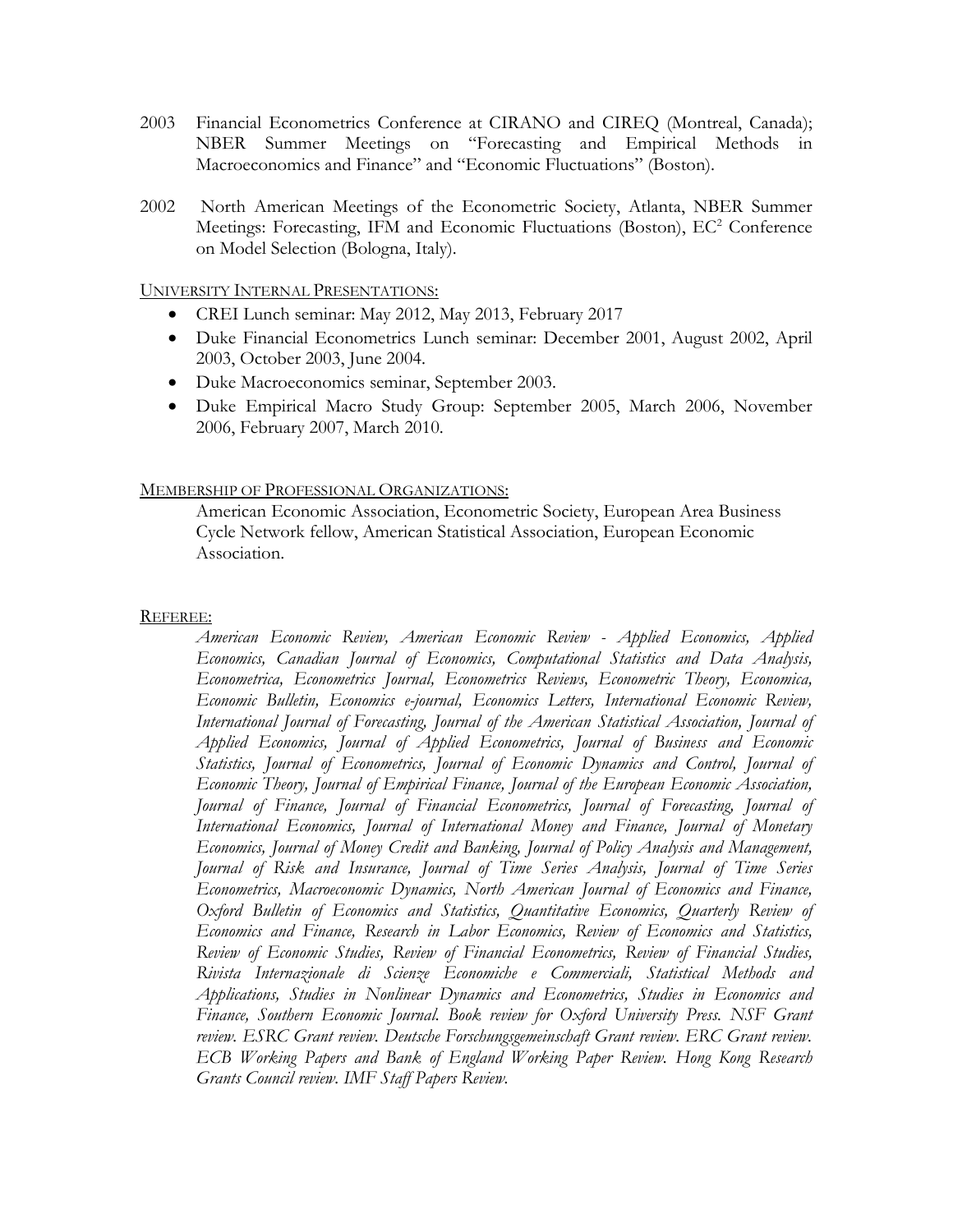DEPARTMENT SERVICE:

Equal Opportunity Committee Member, CREI, 2017-current Econometrics Seminar Organizer, University of Pompeu Fabra, 2012-current Applied Macro Reading Group, UPF 2015-current Tutor, COFUND project, UPF 2015 PhD Admissions Committee, UPF, 2015, 2021, 2022 Econometrics Recruiting Committee, UPF, 2013-2014, 2014-2015, 2017-2018 Committee member for Mid-Career Evaluation, UPF, 2013-2014, 2017-2018. Serra Húnter Programme, Committee Member, UPF, 2013-2014. Member of the Committee for the Reform of the PhD Track, UPF, 2013-2014. Director of Graduate Studies, Duke University, 2009-2011. Empirical Macro Study Group (with Craig Burnside).

Exam committee member: International Macro Field Exam Committee, Macroeconomic Qualifiers Committee, Econometrics Field Exam Committee.

Member of the Committee for Reforming the Core Undergraduate Education (Macroeconomics).

Ph.D. Students Admissions Committee member (Duke: 2001, 2002, 2003, 2005, 2006, 2007; UPF: 2021, 2022).

Ph.D. Theses Committee member (first placement in parentheses). At Duke University: Varouj Khatchatrian (private consulting), Maxym Dedov (private consulting), Alessandro Palandri (University of Copenhagen), Anna Kozlovskaya (Southern Methodist University), AnaMaria Piesachon (Stanford University), Roberto Pancrazi (U. of Toulouse, now Warwick), Sarah Zubairy (Bank of Canada, now Texas A&M, defense date: April 1, 2010, thesis title: "Explaining the Effects of Fiscal Shocks"), Tatevik Sekhposyan (student at UNC Chapel Hill, first job at Bank of Canada, now at Texas A&M, was awarded the "Linda Dykstra distinguished dissertation award"), Jeremy Chiu (Bank of England), Hernan Seoane (Carlos III, Madrid), Michiru Sakane (Sophia U.), Angelo Marsiglia Fasolo (Central Bank of Brazil), Alexandra Tabova (Federal Reserve Board), Chun-Hung Kuo (student at NC State), Marcelo Ochoa (Federal Reserve Board), Xu Han (student at NC State), Emily Anderson (private consulting), Jonas Arias (Federal Reserve Board). At University of Pompeu Fabra: Pietro Dallari (IMF), Gergely Ganics (Bank of Spain, was awarded the "UniCredit & Universities Foundation best economics job market paper award" and the 2021 Richard Baillie award in Time Series Modeling), Florens Odendahl (Bank of France), Donghai Zhang (U. of Bonn), Luca Rossi (Bank of Italy), Matthieu Soupre (private sector), Christian Hoynck (Bank of Italy), Yiru Wang (U. of Pittsburgh, was awarded the "IV Marcelo Reyes Award"), Lukas Hoesch (Vrije U., was awarded the "7th Unicredit Best Job Market Paper Award" and the "Best Student Presentation Award at the 40th International Symposium on Forecasting"), Philipp Tiozzo (in progress), Adam Lee (BI Norwegian, was awarded the 2021 SNDE Young Scholars Award).

Master Thesis Committee member (subsequent admissions in parentheses): Marco Rossi (Penn State), Michael O'Grady (Trinity College Dublin).

M.A. students (Ph.D. admissions in parentheses): Rubi Sugana, Dan Taylor (Stanford GSB), Nujin Prasertsom (Duke U.), Tae-Bong Kim (Duke U.), Sarah Wei Jia (Wharton, U. of Pennsylvania), Chen Ying Yang (U. Wisconsin-Madison), Kutilda Khunwisetphong, CY Lee (Duke U.), Lei Shao (U. of Texas-Austin), Zhongjin Lu (Columbia U.), Sanghyo Kim, Ioannis Spyridopoulos (Oxford), Zixia Ma (Iowa State), Richard Brady (UCSD), Yang Yu